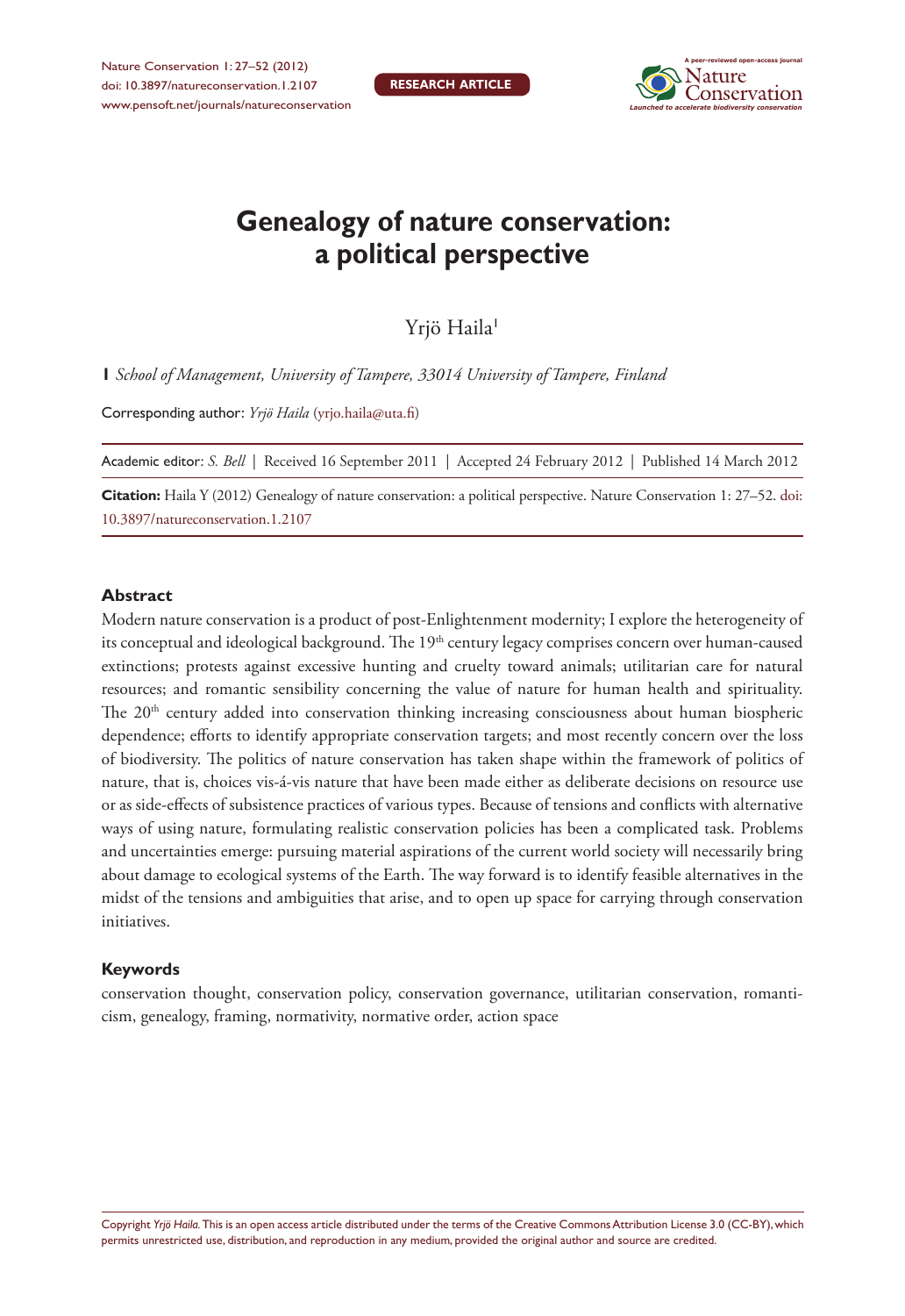## **Introduction**

#### **The political in nature conservation**

Conservation of nature became established as a duty of national governments in the course of the  $20<sup>th</sup>$  century. Every country went through particular idiosyncratic stages, but the process was essentially international, driven since the first half of the 19<sup>th</sup> century by a strengthening public opinion and, eventually, citizen movements. Good national histories are available, variably sensitive to the international background scene; I'll mainly restrict the discussion below to Britain (Evans 1992; Adams 1996) and the US (Hays 1969; Keiter 2003; Andrews 2006), backed with my own Finnish experience.

As a research speciality, nature conservation was stabilized quite recently, basically with the origin of the new biological sub-discipline of conservation biology in the 1980s: *The Society for Conservation Biology* and its journal *Conservation Biology* were established in 1986. The self-image of the research field was summarized in the  $20<sup>th</sup>$ anniversary issue of the journal, published in June 2006 (Meine et al. 2006). It is woven around a narrative of a growing concern about deterioration of nature under human encroachment which triggered concerned biologists to establish a new "crisis discipline," in Michael Soulé's often quoted phrase (Soulé 1985).

However, this brief narrative scratches only the surface. The current ethos of nature conservation is a product of post-Enlightenment modernity. An early springboard for what later grew into the current conservation ethos was strengthening doubt against Enlightenment trust in historical progress which was backed by a religious conviction that the design of the Earth was inherently favourable for human well-being. Clarence Glacken (1967, 549) assessed the scepticism about progress as follows: "When the protective cover of design is removed, lesser ideas escape and assert themselves like children rebelling from their parents. The idea of progress has similarly concealed supposedly minor failures in the millennial march of civilization. Remove it, and these failures stand on their own feet."

The path from early post-Enlightenment scepticism to modern nature conservation has been long and winding. My aim in this essay is to trace stages through which nature conservation has become a broadly accepted but also contentious field of public policy. The main argument of the essay comprises two parts. The first part presents an outline of the genealogy of conservation thought: how nature has got normative weight in modern societies and what kind of specific knowledge has supported this development. I summarize my perspective on genealogy in the next section, and describe the genealogy in the subsequent section. The second part, in the last two sections of the paper, presents key aspects of the political challenges brought about by nature conservation. I use 'framing' and 'reframing' as a methodological perspective to specify goals and background assumptions of various stages of conservation thought. Several essays in Hajer and Wagenaar (2003) describe the methodological approach.

I use the term *politics of nature* to describe the general background of choices that are made vis-á-vis nature, either deliberately or as side-effects of activities that build up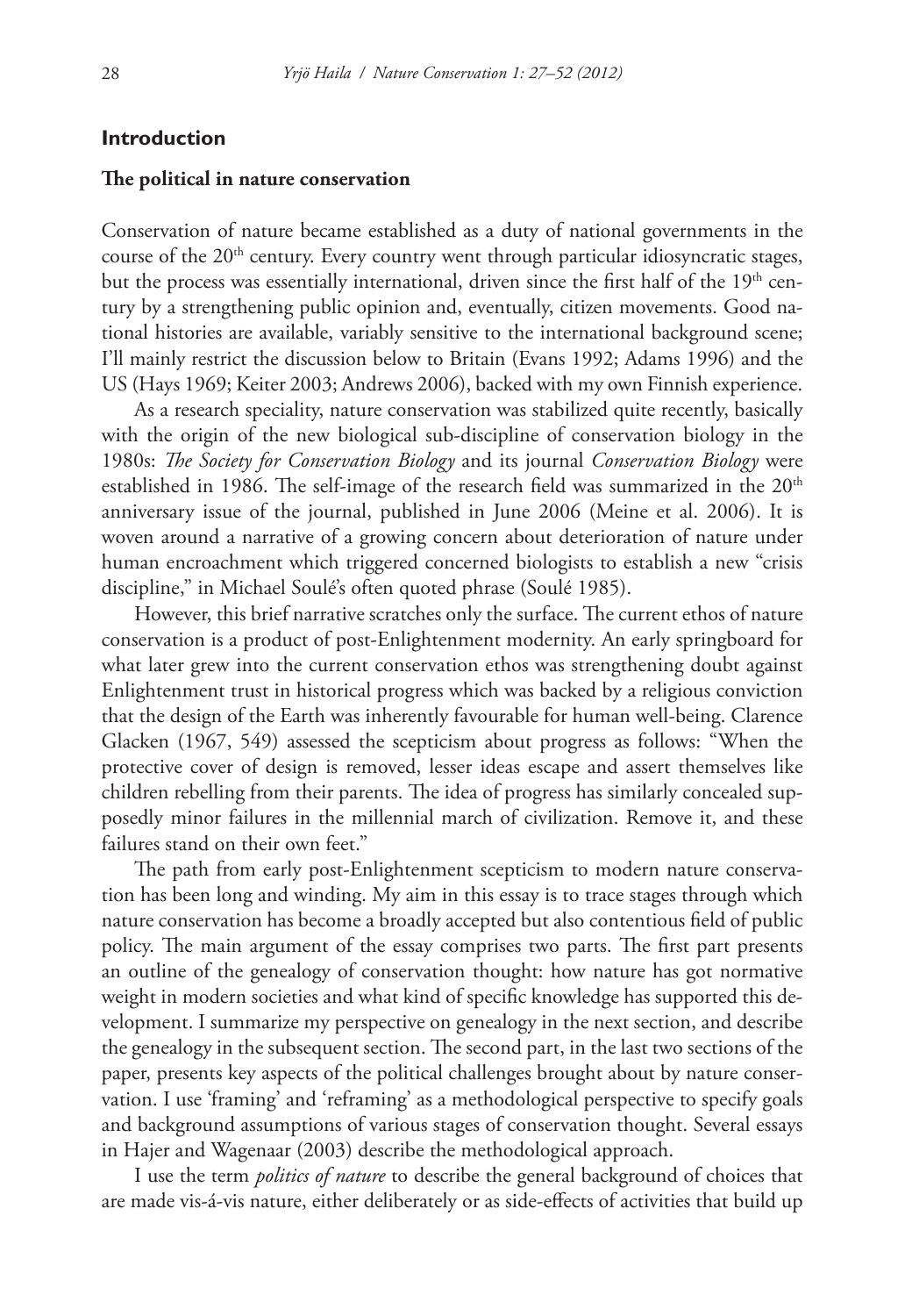human subsistence. This perspective is largely congruous with the term 'politics of nature' as used by Bruno Latour (2004). First decisions pertinent to politics of nature were made at the dawn of human cultures, such as, for instance, choosing favourable sites for houses and villages, marking their surroundings with human symbolism and paraphernalia, and claiming space for hunting, gathering and cultivating. Later on the scope of politics of nature has expanded in parallel with the growth and diversification of human economic activity. Politics of nature gives shape to the political and societal conditions under which nature conservation either gets, or does not get political leverage.

Politics of nature cuts both ways: humans modifying nature mould themselves, by their very actions. Various elements and processes of nature are active participants in this interplay. Awareness of such interdependence is ancient and has formed one of the springboards of modern nature conservation. Understanding of what nature is has, of course, been modified over the centuries, but politics of nature is primarily about concrete decisions on resource use, modification of the surroundings, and so on, in increasingly complicated economic, social and political contexts. Modern nature conservation is one alternative among many others in making decisions concerning nature. The whole scene is thoroughly permeated by uncertainties, doubts and vested interests.

However, I have to add one important caveat: The perspective in what follows is seriously biased toward the industrialized world. While the developing countries have a critical position on the current scene of politics of nature and nature conservation, I mainly have to leave them out, for lack of space and expertise. One of the reasons is the huge variation there is in both natural and political conditions across the developing world. Brief generalizations would be caricatures of no analytic value; for the theme, see Western et al. (1994), and Adams and Mulligan (2003).

As human historical experience of use of nature can be made meaningful within mutually contradictory interpretative frames, ambivalence is an unavoidable companion in politics of nature. My view is that such ambivalence can play a productive role in conservation thought. Nature conservation is about choices in relation to nature, and the inherent ambiguity of criteria forces us to assess what is important in any particular situation. Identifying critical ambiguities opens up space for constantly rethinking the framing of conservation policy. Every apparently simple decision has complex trade-offs and unanticipated consequences. Puristic fundamentalism paves the way for disasters.

#### **On genealogy**

People have, of course, always known that their sustenance depends on something that is outside of their powers, that is, nature. Accordingly, the view that humans are not entitled to deal with the rest of nature any way they wish is ancient. Nature sets rules on proper human behaviour, and people have tried to figure out what those rules are.

This reasonable position is less conclusive than it may seem, however. In material terms, the success of humanity in the intercourse with nature has been stupendous. Is the success due to following rules set by nature or, in contrast, to creating new rules?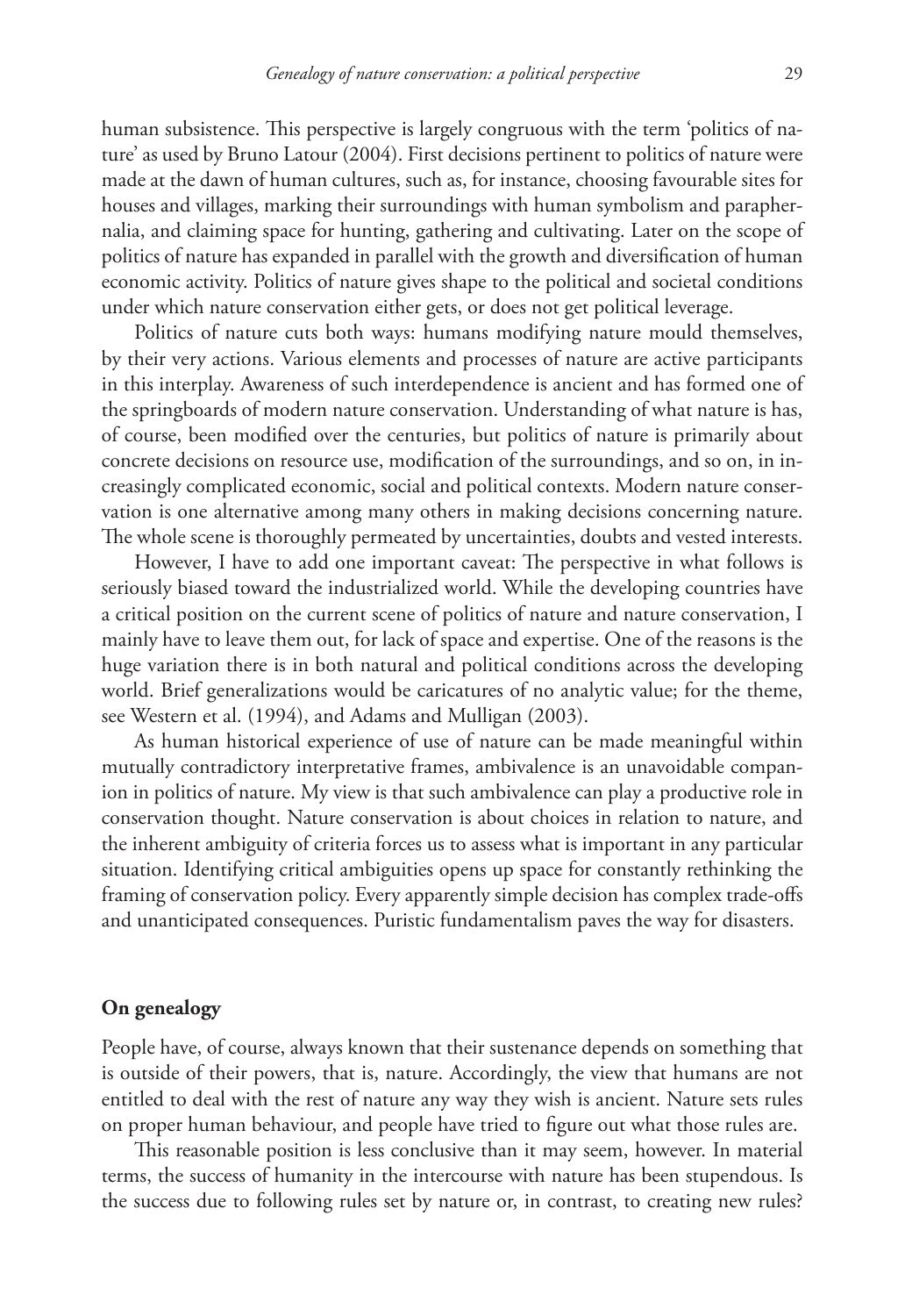Nature gives no answers. The human historical experience seems to support the latter alternative, but time and again, the human enterprise has suffered set-backs, often as unanticipated consequences of human actions that show up with time. Plato's lament of the disappearance of forests from the mountain sides of Attica is a famous early example.

The fact is that it is difficult to come up with unambiguous criteria as to whether a particular human-induced modification of nature is ultimately benign or destructive. We humans are denizens of the biosphere of the Earth. We have to live out of nature. Whatever we do brings about changes in the rest of nature. Decisions on what to do, choices between alternatives are always necessary.

Thus, the story of nature conservation is largely a story of how nature has won a place in the normative order of modern societies. Genealogy aims at analyzing the historical constitution of normative orders; a paradigmatic model is Friedrich Nietzsche's *The Genealogy of Morals*. Accordingly, a genealogical perspective toward any particular idea sheds light on how the idea came to be, and what kind of background made it seem like deserving serious attention and, perhaps, acceptance. Philosopher Ian Hacking (2002) uses an alternative expression, 'historical ontology.' It brings into focus beliefs people have had in the past about what reality is like. A pertinent question is what kind of observations and experience was accepted as evidence supporting particular beliefs. This question obviously concerns scientific assumptions and theories as well as more mundane popular beliefs (Chandler et al. 1995).

As a normatively grounded perception of human place in the natural world, nature conservation has straightforward implications as to what is right and what is wrong in the economic and social practices of a given society. Hence, it lines up with the normative order of the society. Sociologist Barry Barnes (1988) analyses the nature of normative order in society in a useful way. First of all, a normative order is a collective phenomenon that has taken shape through experience-backed common agreement among members of a society: "The normative order must arise from calculative conformity and the calculative sanctioning of others into conformity." As a product of history, a normative order is analogous to "second nature" as a human-created world which is facing the present generation as a set of external constraints (see Dyke 1988 on convention as second nature).

As Barnes further notes, knowledge has a special role at the basis of normative order. Knowledge shared among members of a particular society supports the acceptance of social facts such as division of labour and differentiation of social classes. Barnes emphasizes the self-referentiality of social knowledge. When a large enough number of people in a given society share a belief, the belief is accepted without further questioning. Barnes (1983) calls this a "boot-strapping" view of social knowledge.

Knowledge of nature is less pliable than knowledge of society. Obviously, "bootstrapping" cannot make nature to fold into whatever shape people want to get it. However, when nature is allocated a role in supporting societal norms, the difference gets diluted: factual knowledge of nature is at a distance from the norms it is supposed to support. This relationship resonates with ambiguities inherent in nature conservation: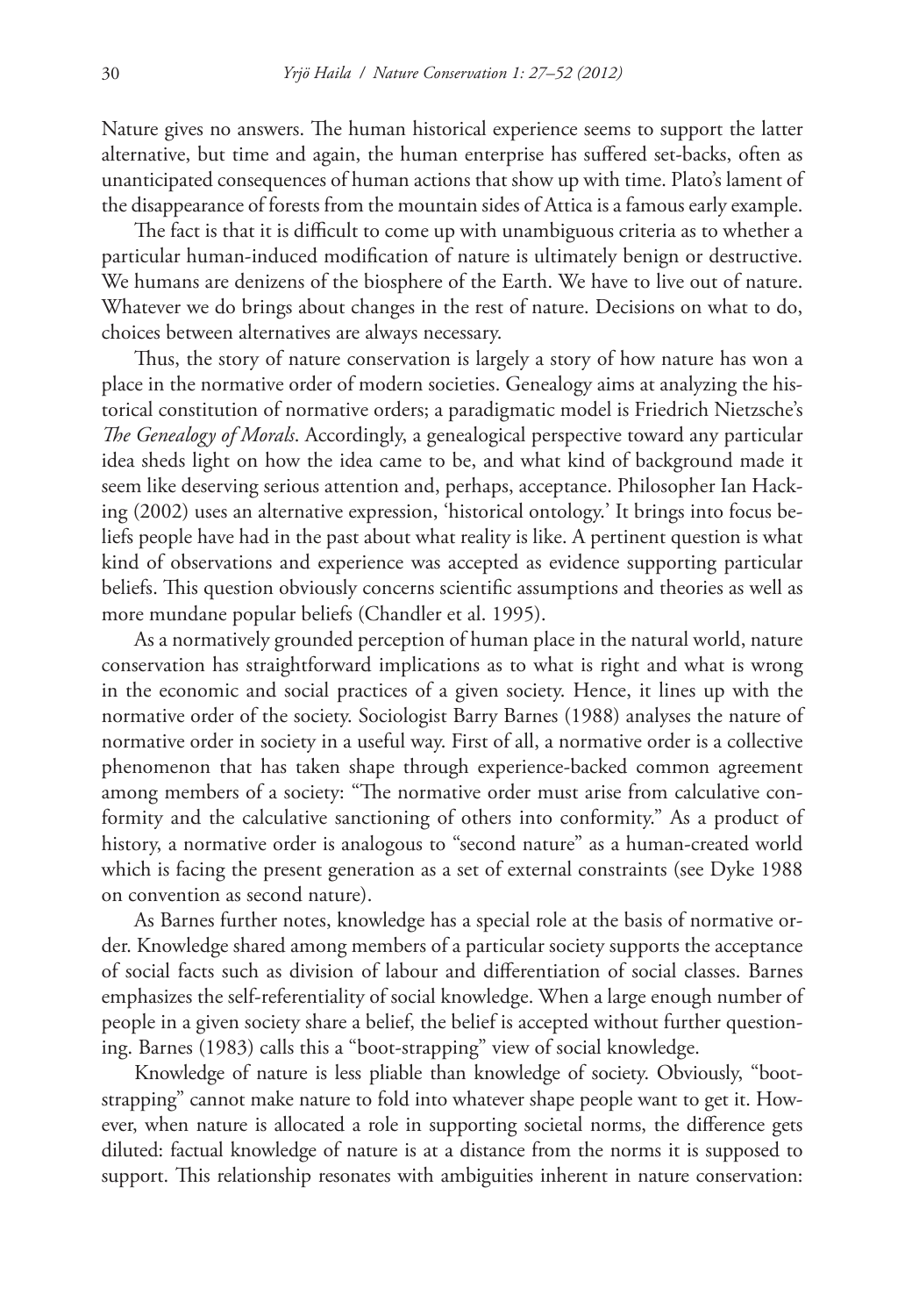normative standards derived from nature become self-referential to the extent that any interpretation of nature can be made concordant with several alternative normative goals.

Improving knowledge of the human dependence on the rest of nature has certainly had a critical role in the stabilization of conservation thought. However, there is a need for more groundwork on identifying the bits of knowledge that have been accepted as relevant, the framing of such bits of knowledge, and the normative implications. The transformation of knowledge into evidence at any point in time in the past as well as in the present is a key term in this riddle. Evidence is Janus-faced: In a straightforward sense, evidence consists "of one thing pointing beyond itself" (Hacking 1975, 34). On the other hand, however, evidence is self-referential and speaks for itself: "evidence also carries the rhetorical sense of vividness, a gesture which refers to the immediate appeal of the fact itself." (Schaffer 1995, 57).

The vividness-dimension of evidence has been influential in nature conservation. Any exposition of the roots of modern conservation thought supports this view. For instance, David Evans (1992) opens his narrative of nature conservation in Britain with a chapter on "The why and the wherefore" and dedicates its first section to "Aesthetics." Evans cites a whole range of conservationists giving testimony to the significance of personal and aesthetic motivations for their activism in the conservation movement. According to such views, nature bears evidence all by herself, through natural harmony and beauty that are available for all humans to experience directly. Ralph Waldo Emerson's essay "Nature" is a classical expression of this view (Emerson 1965[1884]).

It is clear, nevertheless, that increasing knowledge about human place in the world has been a critical factor in the history of nature conservation. Science is a specialized form of knowledge that connects together specific factual claims and interpretative frames. Science has succeeded in this by developing its own specializations, both conceptual and practical, and giving rise to new specialist-professionals. Scientific knowledge-practices as well as the stabilization of criteria of validity within different fields of science have been essential in this development. Ian Hacking (1992) describes the dynamics of stabilization as a 'self-vindicating structure' that is created by the practical work of scientists themselves.

Stabilization of a knowledge base is necessary for any branch of research. The knowledge base of conservation thought is created primarily by ecology and its sister disciplines. The practices ecologists have been involved with are critical as establishing and supporting evidence held decisive. Hacking applied the notion of 'self-vindicating structure' to laboratory sciences, but a similar process has stabilized also ecological field research (Haila 1992, 1998). Specifying the conditions of stabilization is one of the challenges of genealogical analysis: In Chuck Dyke's apt term, stabilization depends on "the progress in investigative practice" (Dyke 1988, 138). As Dyke also emphasizes, the progress of investigative practice is not linearly accumulative. This is certainly important in conservation science tied to normative views which change through a different dynamics than the research itself (Haila 2004), but I have to leave this aspect to a few short remarks in this essay.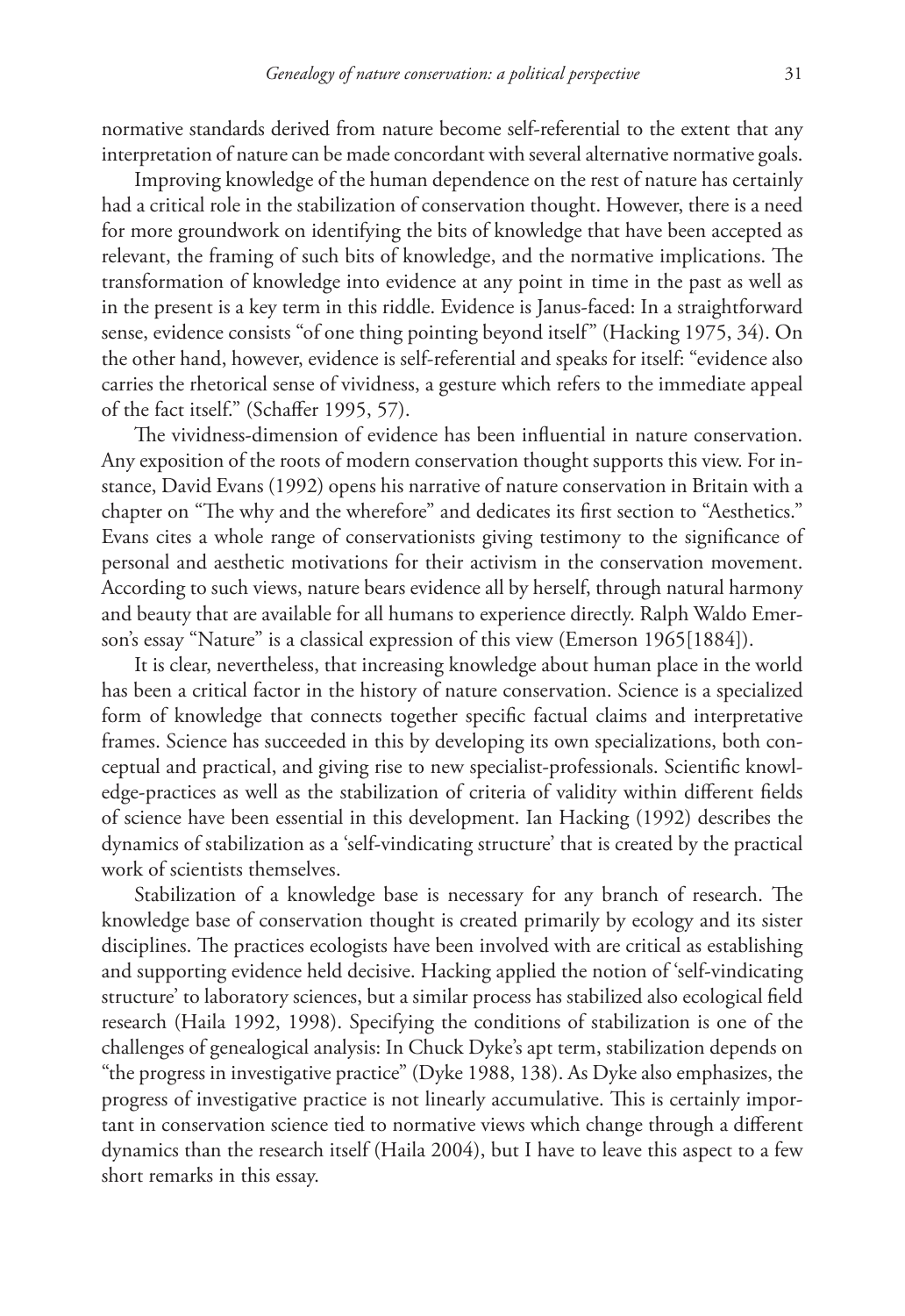An ethical conviction can, of course, be more compelling than the knowledge it is backed with. A passionate concern for everything alive, at the extreme an Albert Schweizer type respect of life, is one manifestation in the sphere of conservation thought. Although the decline of trust in a Divine providence was an early springboard of conservation thought, religious convictions have not vanished. The forcefulness of moral visions underlines the fact that the acceptance of conservation norms moulds human subjectivities.

In the following I chart main layers of the genealogy of modern nature conservation. As is the case with the genealogy of all traditions of any complexity, such layers cannot be ordered into a chronology. Instead, modern conservation thought has grown from several different sources which have partially separable and partially convergent histories. My interest is mainly to explore how conservation thought has slowly become explicitly political, in the sense of aiming at changes in the politics of nature of modern societies. The narrative layers form a background for the last two sections of the paper, focused on conservation governance.

## **Modern conservation thought: from moral awakening to systematic knowledge claims**

#### **Human-caused extinction**

Extinction of species is the apotheosis of irreplaceable change in nature that humans are capable of bringing about. William Adams names "the stand against extinction" as the common concern in the  $20<sup>th</sup>$  century conservation thinking (2004, 17). Originally, the question was whether extinctions have happened in the history of life at all. The historical fact of extinction arose from palaeontology in the  $18<sup>th</sup>$  century; this triggered religion-driven controversies about the mutability of the natural order, lasting well into the 19<sup>th</sup> century (Mayr 1982, 347-349). Darwin's theory of evolution finally settled the issue; in *The Origin*, Darwin dedicated a 4-page section to "On Extinction." The fact of extinction had to break through a metaphysically grounded dogmatic view of the world.

Human culpability in species extinction was finally accepted in the late-19<sup>th</sup> century, by and large (Adams 2004). Decisive evidence seems to have grown from the practical experience of the "community" of big game hunters in European colonies. Adams (2004, 30) makes the point in a forceful wording: "There is no doubt that the driving force for wildlife conservation at the start of the  $20<sup>th</sup>$  century in both Africa and India were the European hunters." As luminous members of high societies of the affluent world, colonial hunters were in the position to launch international meetings and organizations supporting the cause of nature conservation. One of the results was the establishment of the *Society for the Preservation of the Wild Fauna of the Empire* (1903). The society dropped 'wild' from its name in 1919; it became *Fauna Preservation Society* in 1950 (Adams 2004). British hunters got whole-hearted support from prominent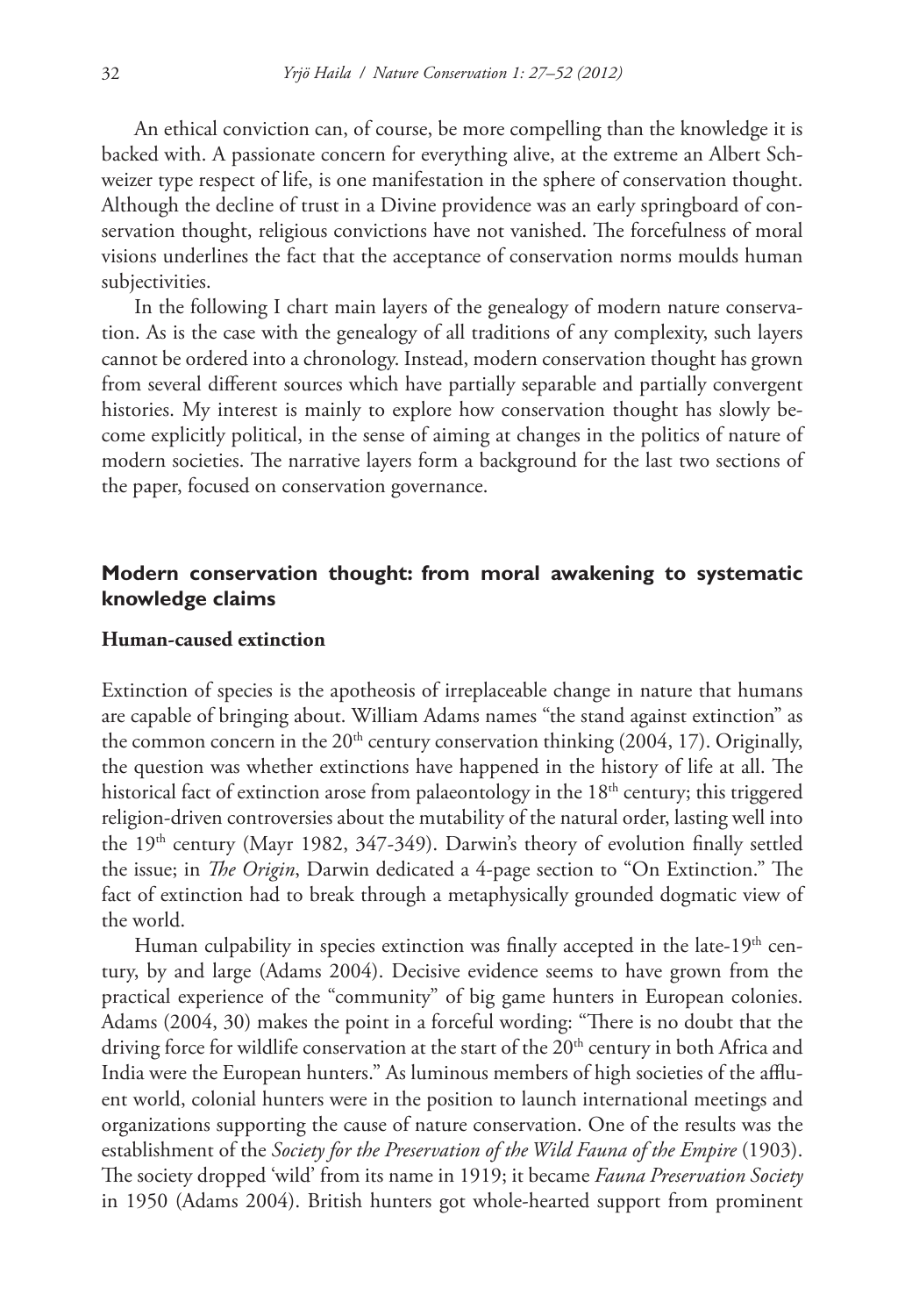Americans such as Theodore Roosevelt. Later on, the fact of human-caused extinction was brought into public attention by symbolically important cases such as the passenger pigeon (*Ectopistes migratorius*), the great auk (*Pinguinus impennis*), the quagga (*Equus quagga quagga*), the dodo (*Raphus cucullatus*), and so on. Natural history stories of these and other cases are documented in a great number of works.

However, as always, the view that human modification of nature may drive other species to extinction had precursors. Clarence Glacken (1967, 678) regards Count Buffon as an important figure. Although an Enlightenment man and a firm believer in human progress, Buffon was aware of negative changes that humans may bring about in the surrounding nature.

#### **Romantic sensibility**

Although romanticism had its origin within Enlightenment rationalism and, thus, shared the same basic assumptions, it brought new elements into a general understanding of the humanity-nature relationships. The famous phrase that German romanticists discovered the Alps has some truth in it, although they had a long row of precursors, extending back at least to Petrarch and his climb to Mount Ventoux on April 26, 1336. Nature was not only to be exploited; nature was also to be adored.

Perhaps the most important legacy of romanticists is their view that nature has a special role in the spiritual improvement of humanity. Major literary figures supported the romantic vision and gave voice to adoration of nature with a distinctly modern tone. William Wordsworth was an important inspiration in England; his *Guide to the Lakes* (1810) includes one of the earliest suggestions on the need to protect natural areas as "a sort of national property, in which every man has a right and an interest who has an eye to perceive and a heart to enjoy" (cited in Holdgate 1999, 4). Geographer and explorer Alexander von Humboldt had a similar inspirational role in German speaking continental Europe around the same time. Also Humboldt used the attribute 'national' in his vocabulary. In northern Europe, a prominent promulgator of the cause of nature conservation was Finnish born explorer Adolf Erik Nordenskiöld.

Romantic adoration of untouched nature had a great influence in North America, mediated by East Coast transcendentalists. Famous personalities, such as Ralph Waldo Emerson, Henry David Thoreau and John Muir were moulded by this movement (Nash 1967 tells this story). They all had visions, but John Muir was an organizer under whose influence for instance the Sierra Club, one of the most influential conservation organizations in the US, was founded in 1892.

Connotations of the term 'national' are ambivalent in that they include both nationalism and public good. In political terms, the former is exclusive as supporting the consolidation of a particular Nation whereas the latter is inclusive, as advancing the moral education of all citizens. In the views of romantic visionaries such as John Muir the latter aspect was dominant through a Pantheistic belief in the healing powers of nature, available similarly to all humans. But also a more exclusive convergence of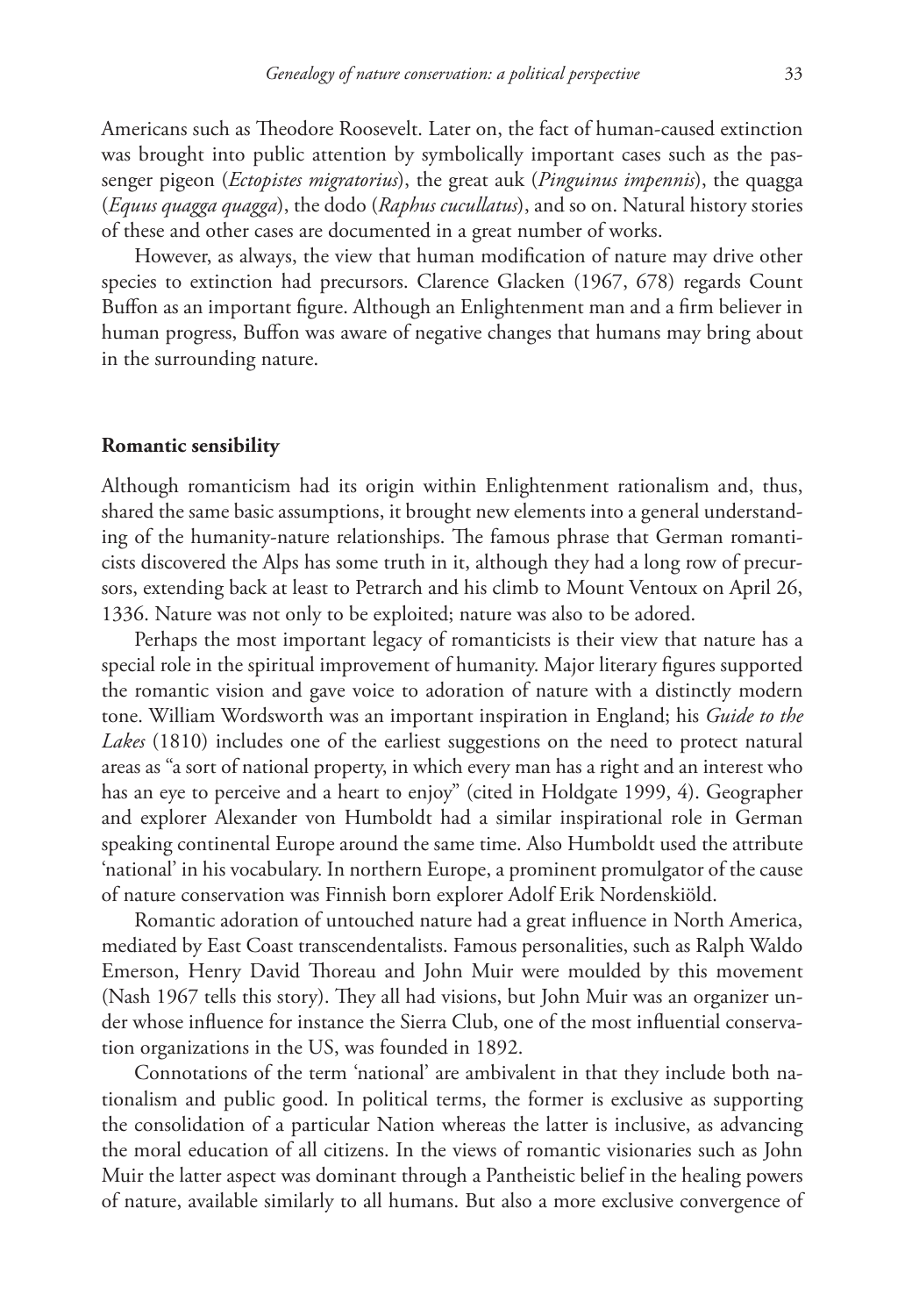nature and nationalism took shape in semi-institutional forms. Particularly in northern Europe, nature was constructed as an important part of the symbolic cultural selfimage of the gradually consolidating nation states. It seems there are differences across nations in this regard: younger states, with less of a unified cultural heritage, were more inclined to adopt "original nature" as their emblem than older and more firmly established ones. Germany and France differ in this regard, as do the Nordic countries among one another. Norway (independent since 1905) and Finland (independent since 1917) cherish strong national images of nature: fjords and mountains in the former, forests and lakes in the latter. The old Nordic powers Sweden and Denmark lack unifying "national natures" in a similar sense. What they have as national ideal natures, such as the Danish heath and the Swedish archipelago, bear marks of middleclass identity-construction and class distinction.

#### **Utilitarian conservation**

Enlightenment rationalists trusted human capacity to bring about favourable changes in the surrounding nature. Historically, such optimism was supported by the systematic harnessing of natural resources of the developing nation states to support domestic economies. Successful draining of wetlands and management of waterways gave ample support for such optimism. Paradigmatic examples include the Dutch Golden Age (Schama 1988) and the program of "inner colonization" of wetlands along the rivers in northern Germany, launched by Frederick the Great in the 1740s, and the taming of the Rhine a little later (Blackbourn 2006). Inner colonization got boost from the state-centered economic doctrine of Cameralism.

Active human modification of natural elements of the environment was broadly accepted among romanticists as well. Rationalistic functionality and romantic spiritual improvement join hands in the moulding of urban gardens and parks (Rykwert 1980). The colonial experience was Janus -faced in an analogous fashion. On the one hand, as historian Alfred Crosby (1986) has shown, successful colonization on a large scale produced "Neo-Europas" in those parts of the other continents where natural conditions resembled those from which the colonists came. Crosby dubbed the ensuing environmental modifications "ecological imperialism." But the colonial experience produced another reaction, too. In local contexts, colonists were left on their own in environments that were alien to them, and started to familiarize themselves with the conditions in which they eked their living. This experience produced "moral ecologies" that included an incipient need to respect the ecological conditions the European colonists were subjected to. Evidence for such a change comes from different parts of the colonized world: New England (Judd 1997), New Zealand (Wynn 2004), and tropical islands as well as the Cape district in southern Africa (Grove 1997). George Perkins Marsh who published his masterful exposition of humans as geological agents on the Earth, *Man and Nature*, in 1864 was a product of the New England conservationist tradition (Judd 2004).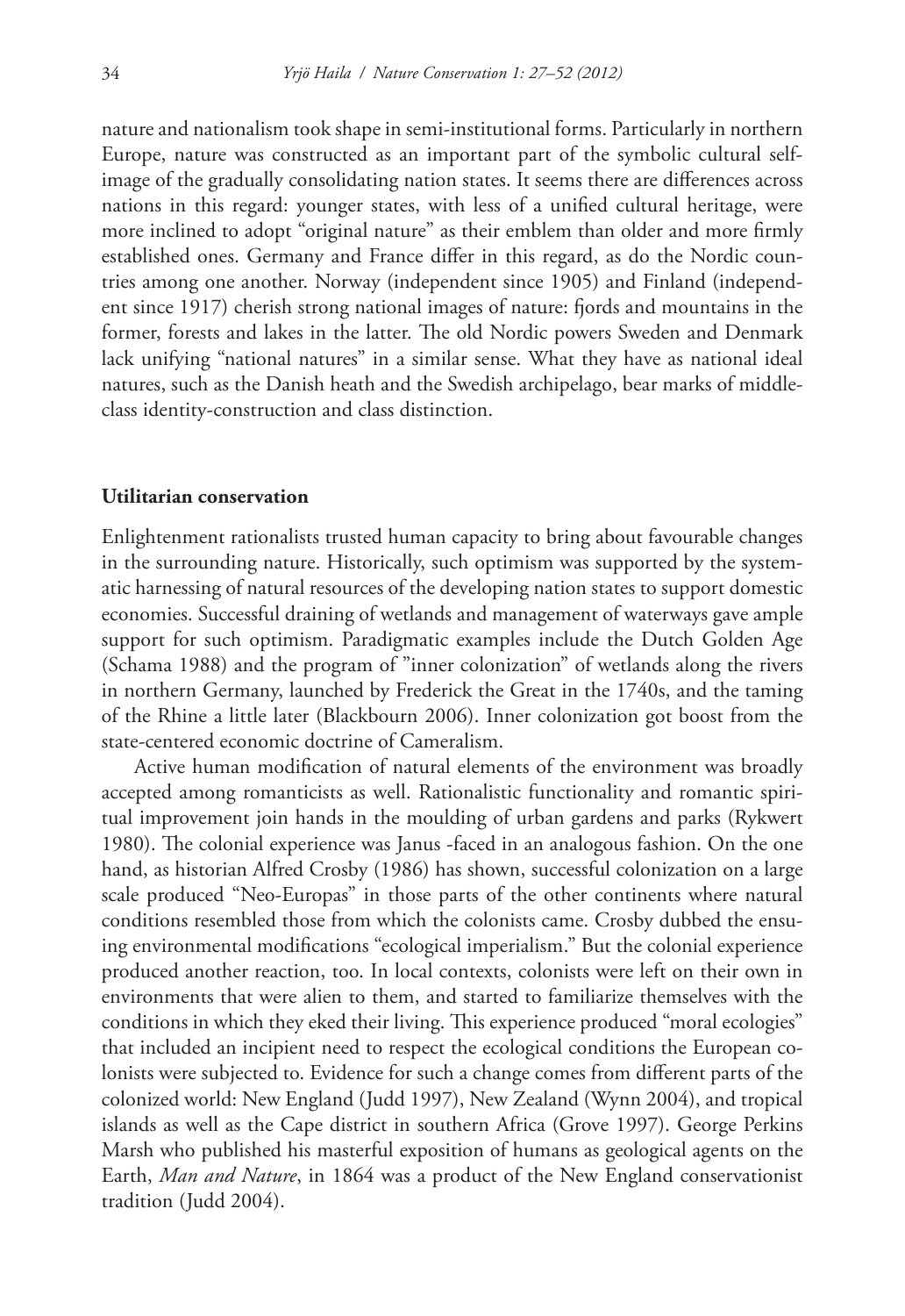Critical questions were asked concerning the feasibility of progress also within the European heartlands. Glacken (1967, 485) takes up John Evelyn's *Silva* (1664) and Colbert's *French Forest Ordinance* (1669) as emblematic works that "mark … the beginning of a more reserved attitude towards the modification of nature by man in the history of Western thought."

In other words, despite successes, human-initiated modifications of nature brought into the open a new type of ambivalence: Where does the human ability to improve nature come from, and What are its limits? Although dreams of industrial progress reigned supreme in the 19<sup>th</sup> century, overt optimism was accompanied by doubt and criticism. Malthus, of course, is a well-known critic of optimism about human progress in the early decades of the  $19<sup>th</sup>$  century; somewhat anachronistically, he might be regarded as a utilitarian conservationist.

Conservation ideology adopted in the US in the era of Progressivism at the turn to the 20<sup>th</sup> century was an outgrowth of utilitarian conservation (Hays 1969, Andrews 2006). The approach implied a search for correct rules for human use of nature's resources. Practical traditions in agriculture, range management, forestry and fisheries have produced background knowledge for modern ecology (Haila 2011). The debate in the US produced a conflict between two competing attitudes, 'preservation' and 'conservation', the former drawing upon visionary views of human coexistence with nature (as supported by John Muir), the latter upon wise use of natural resources (as supported by Gifford Pinchot, the first head of the US forest service and a close advisor to Theodore Roosevelt, as well as by Roosevelt himself, to the dismay of Muir). Scientific concepts were adopted to support the conservationist view. The notion of "sustainable yield" was formalized in fisheries and forestry; the term originated in the context of German forestry science in the late  $18<sup>th</sup>$  century. Later during the  $20<sup>th</sup>$  century the norm of sustainability was uncoupled from yield and reframed in terms of viable ecosystems.

#### **"Nature is our friend"**

The mixing together of utilitarian and romantic views of nature found positive resonance in public opinion in the course of the 19<sup>th</sup> century. Public protests grew against excessive hunting and cruelty toward animals among the public at large, marking the birth of new attitudes and subjectivities vis-à-vis nature. There is lots of literature on this process. The high social respect enjoyed by naturalism in Victorian Britain is wellknown. Evans (1992, 34) names *The Temple Coffee House Botanic Club* (established in 1689) as an early precursor. The club specialized in the use of plants in medicines. The success of Gilbert White's *Natural History of Selborne* (1788) gives testimony for the popularity of naturalism in England, but the phenomenon was wide-spread also elsewhere in Europe (Drouin and Bensaude-Vincent 1996).

Birds gained a special position in this movement: protests against the collection of feathers for use in female fashion, for instance, grew up both in the English speaking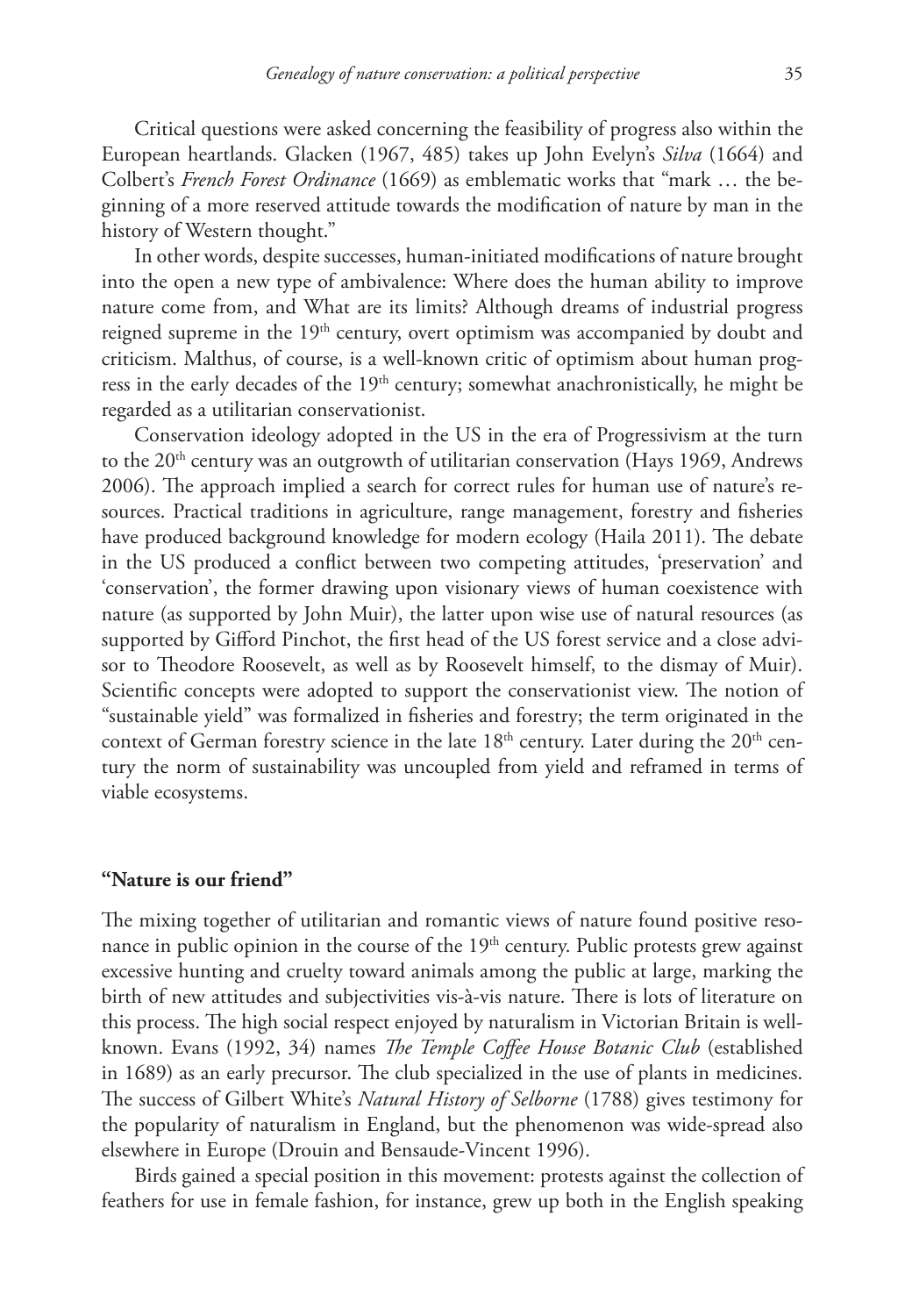world and in continental Europe. Indignation about excessive hunting of birds during migration and at winter quarters gave further fuel to the spread of associations and public protests. Also the usefulness of songbirds in pest control was noted. In Finland, quite typically, a well-known historian and popular author Zacharias Topelius participated in the founding of a bird protection society called *Majföreningen* in 1870 ("May Association" in English; Swedish was at that time the main language of the learned echelons of the Finnish society; Vuorisalo et al. 1999).

The shift was a reflection of changing social identities, class positions and prevailing mores. My hunch is that the new moral sensibility developed in parallel with how the rising urban middle-class self-organized itself in the 19<sup>th</sup> century (Dyke 1999). As Chuck Dyke points out, the urban middle-class developed a passionate interest in cultural heritage and pre-modern architecture as epitomized, for instance, in the figure of John Ruskin. But no doubt, the shift in public opinion got support from the organizational efforts toward nature conservation initiated by colonial hunters.

Changes in public mores brought about changes in legislation. Bounties were scrapped, and lists of protected species were included in conservation laws. Conservationists made pleas for turning the logic around so that the laws would only include what they called "black lists", i.e., species that lack protection. Eventually such a change took place, but this had to wait until well into the  $20<sup>th</sup>$  century.

## **Human biospheric dependence**

In current thinking, the need to protect nature cannot be disentangled from a perception that the existence of human societies depends on the 'life-support system' of the Earth, to use Eugen P. Odum's (1989) phrase. This convergence is relatively recent, however. The idea of human biospheric dependence grew out of  $19<sup>th</sup>$  century science, specifically the view of the Earth as a unified energetic and biogeochemical system. The biosphere is driven by energy carried by solar radiation and assimilated into biological processes by photosynthesis (see Smil 2002, Lenton and Watson 2010 for recent overviews). In terms of materials, the Earth is basically a closed system; hence, for life to have thrived on the Earth for almost four billion years, the materials necessary for metabolic processes have to be constantly recycled. Russian geochemist V.I. Vernadsky was a pioneer of biogeochemistry as well as a promoter of the term 'biosphere'; but as always, there were precursors (Smil 2002; on biogeochemistry: Wilkinson 2006; Lenton and Watson 2010).

Ecosystems ecology represented by, for instance, brothers Howard and Eugen Odum, grew eventually out of the soil prepared by Vernadsky. Biophysicist Alfred Lotka was a critical mediator. Lotka's overview *Elements of Physical Biology* (1924) provided a synthesis of the dynamics of ecological populations and ecological communities (the term 'ecosystem' was adopted in the 1930s). A remarkable feature in Lotka's work is his insightful analysis of the nature of human dependence on what he called "the world engine," formed as the sum total of local ecological energy transformers.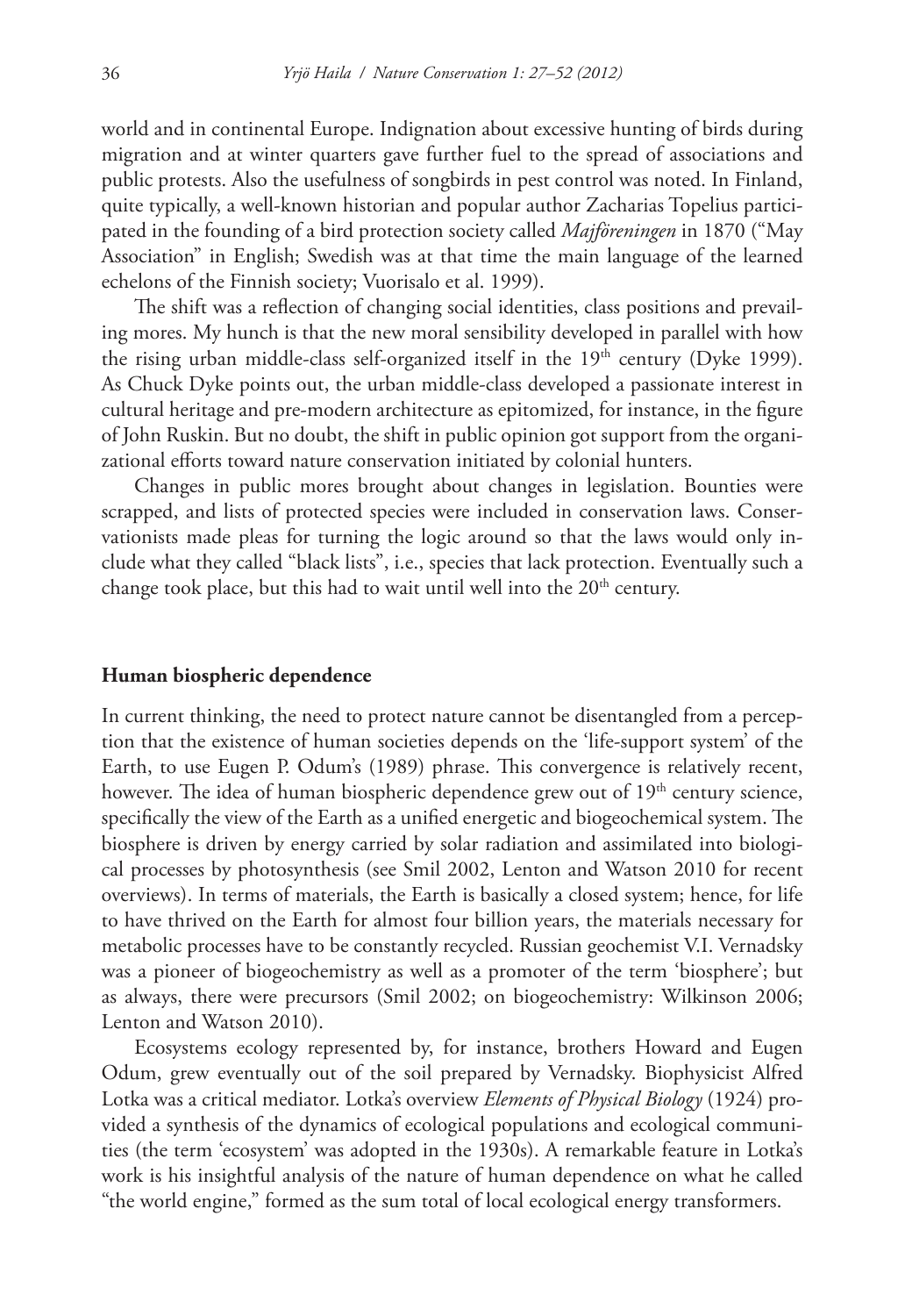Brothers Odum, particularly Howard T. Odum, made heroic efforts to use energy as a unifying term in ecology and humanity-nature interactions. This effort turned out as a failure, as energetic interactions in ecology are qualitatively specified to a much higher degree than the Odum models implied (Fox 1988; Dyke 1997, Smil 2008). However, their groping produced important background material for ecological economics on the one hand, and biospheric systems science on the other hand.

To summarize, although the biospheric perspective originated in the late  $19<sup>th</sup>$ century at a considerable distance from contemporaneous conservation issues such as concern over species extinctions and protests against excessive hunting, it brought eventually new and important arguments into the support of the conservation cause.

#### **Identifying conservation targets**

Nature conservation requires specification as to what has to be preserved and for what particular purpose. Views concerning proper conservation targets grew from several sources and stabilized only gradually. Originally, the targets were broad-scaled natural landscapes considered symbolically and spiritually invaluable such as the English Lake District praised by Wordsworth. Landscape values were a dominant argument in German protests against dam-building in the 19<sup>th</sup> century, and this ethos carried along well into the  $20<sup>th</sup>$  century. In the 1930s, conservationist Arno Naumann described activists like himself as "guardians of aesthetic landscape values" (Blackbourn 2006, 224). A similar ethos on the primacy of large-scale conservation targets spread to North America with the romantic movement.

It is probable that the first measures toward nature protection were triggered by peculiar, historically shaped reasons in different countries. "Natural monuments" (*Naturdenkmäler*) were a high priority in Germany, whereas the preservation and management rules of public lands dominated in North America. Such a difference is well understandable: intensely culturally marked landscapes in the one, and perceived vast wilderness in the other. Probably the relative weight of nationalistic ideology versus promotion of public good varied across countries, but this aspect would require a separate analysis.

Legislation on national parks started to take shape variably in different countries but generally quite late. In Britain, for instance, an important year was 1938 with the publication of a founding document, *The Case for National Parks in Great Britain*, and a corresponding bill was drafted in the following year (Evans 1992, 62-3). An administrative body, *The Nature Conservancy* was established in 1948. No doubt, the delay with granting a legal status to national parks was due to opposition from the side of land-owners and agriculture and forestry communities, in quite parallel forms across the industrialized world.

Establishing a network of targeted preserves dubbed *Sites of Specific Scientific Interest* (SSSIs) was an innovation of English ecologists who promoted nature conservation in the 1930s. The network got an established legal status in 1948. In the early 1990s,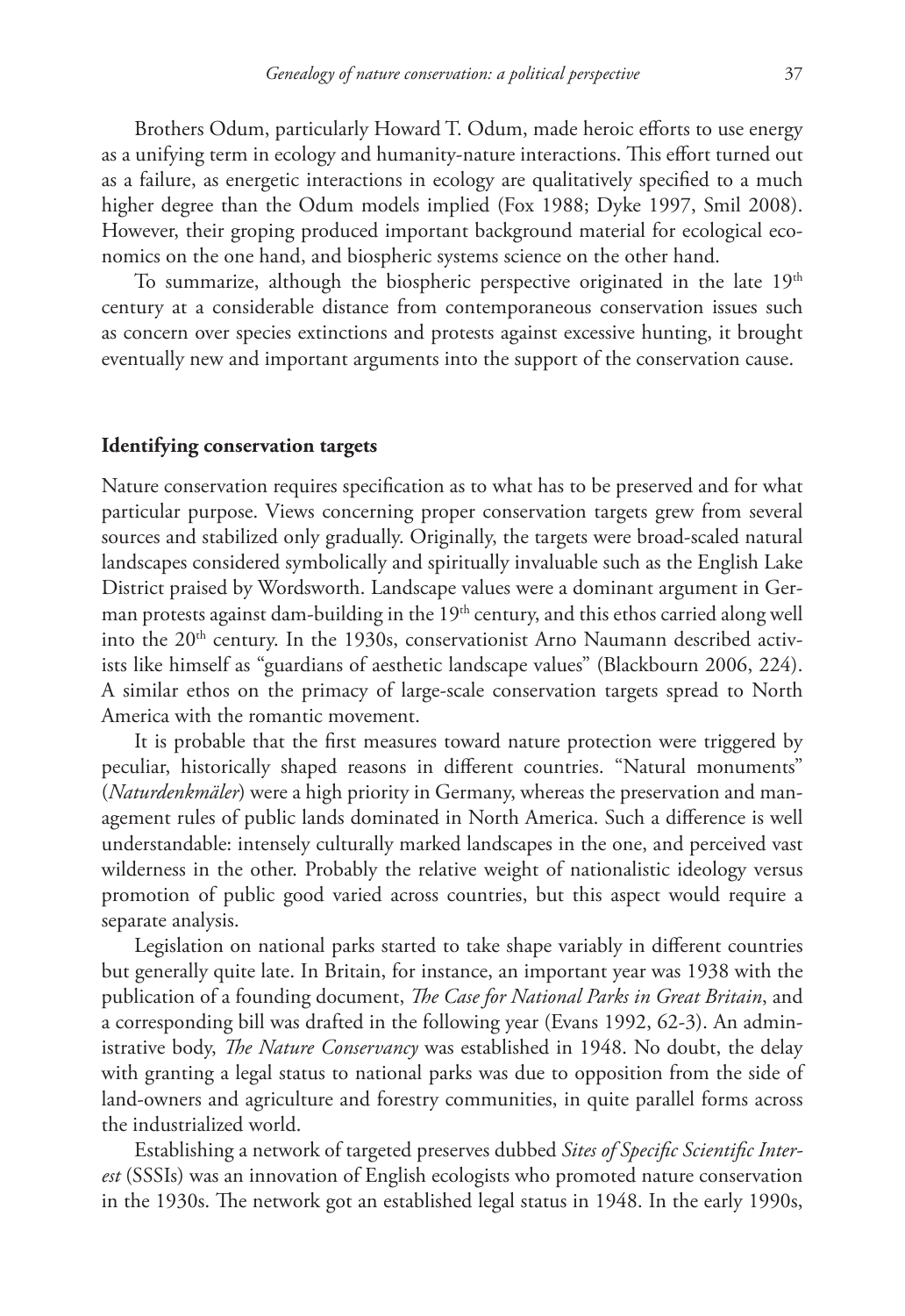SSSIs numbered 6700 (Evans 1992). Originally the selection of the sites was based on ecological criteria, but geological formations were also included later on. However, the legal protection of the sites was weak, and valuable sites were lost from the network (Evans 1992, Adams 1996).

The task attributed to authorities by conservation legislation was to develop new instruments for nature conservation, in addition to managing existing preserves. It was not sufficient to argue for the uniqueness of specific sites or species, as was the case in the first half of the  $20<sup>th</sup>$  century (Adams 1996 is a good analysis of the case of Britain). Typically, common natural types were not covered by the first inventories of areas requiring protection. For instance in Finland, typical taiga forests were included in the national park network only in the 1990s. To improve the systematic character of protection measures, conservation authorities started to compile lists based on general criteria.

The initiative to compile lists of endangered species came from NGOs (WWF in particular): Red Data Lists acquired a systematic form in the 1960s. The first organisms covered were vertebrates (birds, mammals, fishes, reptiles and amphibians) and vascular plants in single countries. Then, since something like the early 1990s, the lists have become international and cover increasingly also invertebrates and other less wellknown taxa. Mace (1995) tells the story.

A crucial event in the stabilization of nature conservation across Europe was the European Conservation Year of 1970, celebrated on the initiative of the Council of Europe. In a relative late-comer such as Finland, the influence of the year was decisive: the first national-level planning body, a governmental committee, was established to organize events of the year as well as to plan future measures. By then, the only authority in charge of nature conservation on the national level comprised a three-person staff sitting in a tiny little office located in the Forest Research Institute. Sweden got a well-funded Nature Conservation Authority (*Naturvårdsverket*) in the 1960s. The envious then head of the Finnish office wrote an editorial in the journal of the Finnish Nature Conservation Association with the title "A Letter to Santa Claus" in which he uttered a wish that a strong governmental authority be established also in Finland to further nature conservation.

#### **Comprehensive conservation**

Identification of conservation targets using explicit criteria gave rise to new, more systematic methods of assessing conservation values (see Usher 1986 for an overview). Assessments became ever more comprehensive in the sense of covering all species in a particularly taxon in a country, a continent, or in the whole world. I have used the term 'comprehensive conservation' for this new approach: not only the preservation of particular targets is at issue, the main concern of conservation is the viability of ecological systems and, ultimately, the biosphere (Haila et al. 2007).

'Biodiversity' was adopted as a catch-all term for this theme in the 1980s. The invention of biodiversity was a deliberate political process (Takacs 1996), and the biodiversity concern was deliberately constructed as a big, crisis-driven issue. The main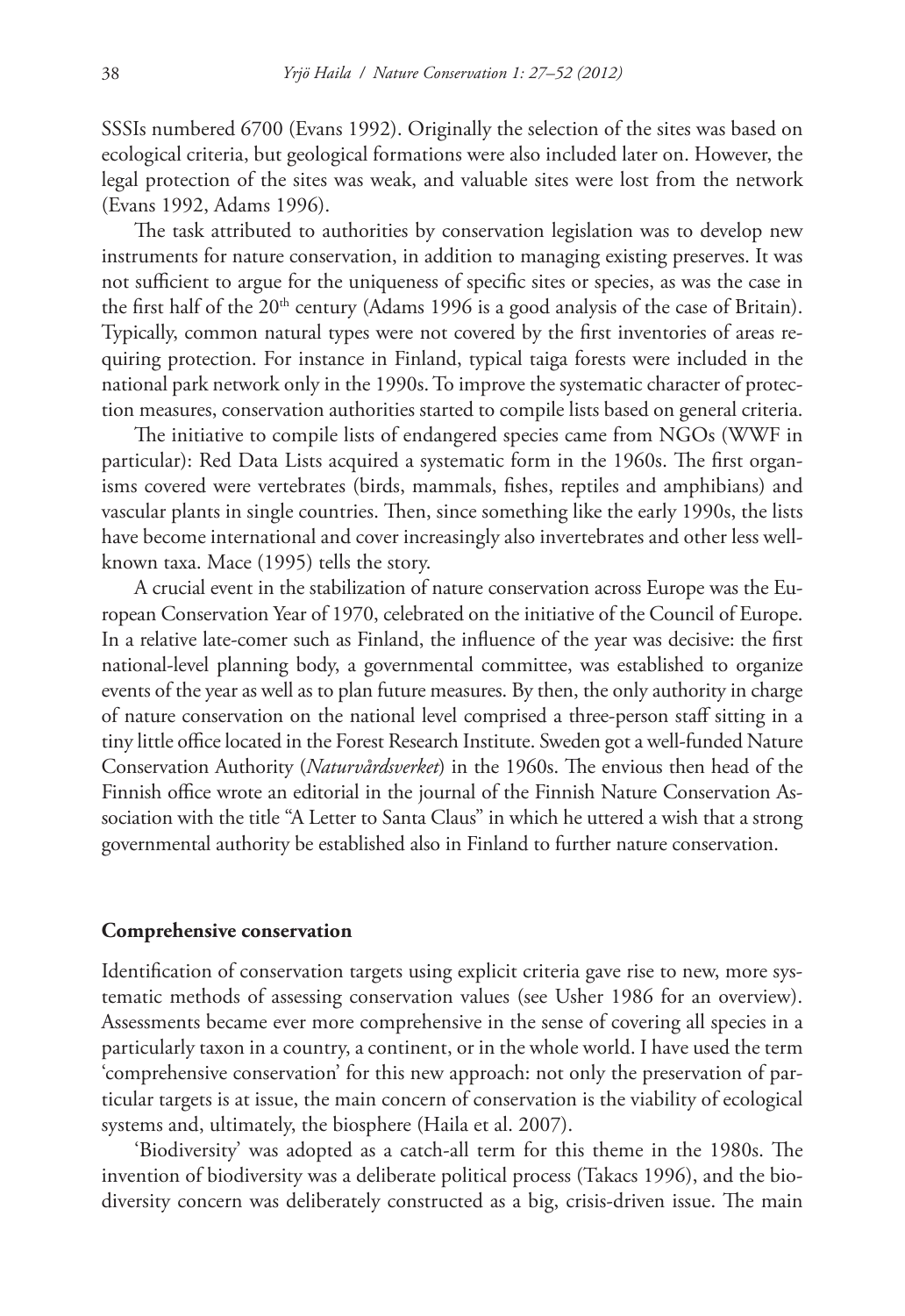events are familiar: BioDiversity convention in Washington DC in 1985 and the publication of the material of the conference (Wilson and Peter 1988), the declaration of the UN conference in Rio in 1992, and then the adoption of national action programs of various types. The Endangered Species Act of the US (1973) was an early precursor. In the EU, comprehensive conservation is epitomized by the Habitats Directive (1992) which includes statutes both on a network of protected areas dubbed Natura 2000 and on the strict protection of specifically listed endangered species. The Habitats Directive was predated by the Birds Directive (1979) and the Berne Convention on the conservation of European wildlife and habitats (1979). On the international scene, an important step was the Ramsar Convention on wetlands (1971).

Growing scare for a human-caused extinction wave was a straightforward trigger of the biodiversity concern. The perception of extinction underwent an upheaval. Extinction is about the disappearance of single species (or populations), one by one. However, theoretical development in ecology modified extinction into a statistical concept. The trigger was the *Theory of Island Biogeography* of MacArthur and Wilson (1967) with its demonstration of a positive relationship between area and species number on islands and suggestion that this be true of patches of land of relatively uniform environmental types on mainlands as well. Turned the other way round, the relationship became evidence that a decrease in area of an environmental type inflates numbers of local extinctions. A statistical expectation was calculated from the species-area relationship (Preston 1962 made the point prior to MacArthur and Wilson). A statistical concept of extinction elevates the risk of extinction onto an abstract level: the threat of extinction is everywhere present, no matter whether it can be actually demonstrated or not.

This is problematic in several ways. The framing of human-caused extinction threat in statistical terms is based on a reification of the species-area relationship (Haila 2002, 2004). Demonstrating extinction empirically is well-nigh impossible, so, one has to resort to indicators and surrogates of various sorts (*area* remains the single most important), but using such indicators and surrogates as arguments in policy advice opens up new problems (Haila 2004). Maclaurin and Sterelny (2008) assess thoroughly the problems that arise when using surrogates for measuring biodiversity.

Important theoretical developments have taken place, of course, in conservation science which has grown exponentially since the 1980s. In this context, only a few short remarks are possible. *Landscape ecology* originated in the English-speaking world largely as a move away from the black-and-white image of islands versus unfavourable matrix, postulated by island biogeography. Landscape ecology promotes a multidimensional understanding of landscape patterns and processes; good expositions include Wiens and Moss (2005), Lindenmayer and Fisher (2006) and Lindenmayer and Hobbs (2007); for the older Central-European tradition of landscape ecology see Hard (2011). Secondly, it belongs to the logic of comprehensive conservation that the concern over biodiversity loss has joined hands with the perception of human ecological dependencies. This idea caught attention under the heading *ecosystem services* which gained currency in the 1990s, but again with precursors. *Millennium Ecosystem Assessment* has been a major effort to assess the deterioration of ecosystem services on the global level.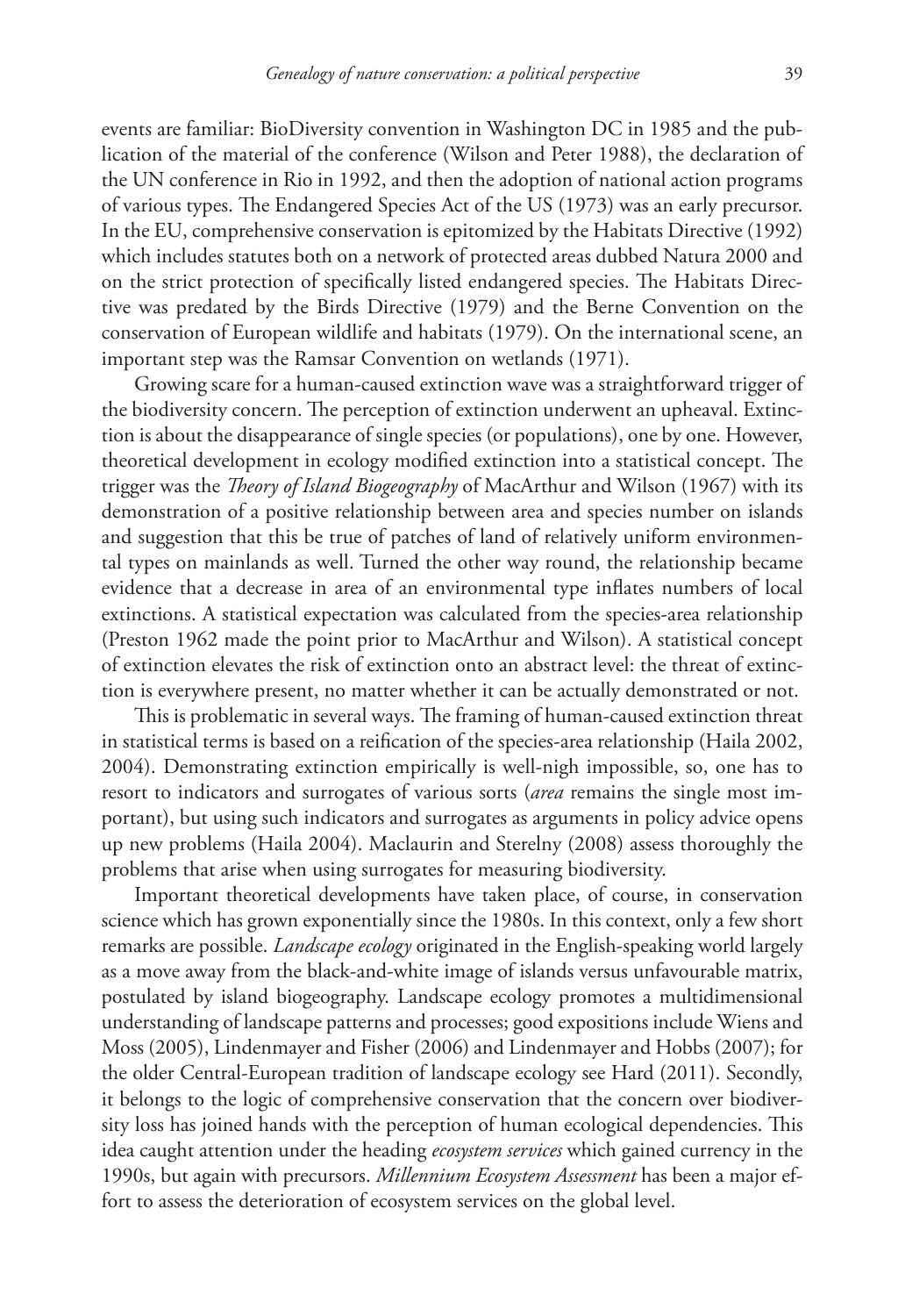#### **Toward conservation governance**

## **A new field of public policy**

In the previous section I described the main historical layers of conservation thought up to the  $21<sup>st</sup>$  century. The political nature of conservation demands has become more articulate during the process. Modern nature conservation implies conservation governance, built upon competent administrative bodies with sufficient authority. However, it is in the nature of the field that the goal is difficult to realize; Keulartz and Leistra (2008) present good case studies of governance problems in the context of nature conservation.

First of all, nature conservation drifts regularly into conflicts with other aspirations within politics of nature. As a consequence, conflicts abound on proper framing of the goals. The controversy between John Muir's preservationist fundamentalism and the wise-use conservationism of Gifford Pinchot's US Forest Service in the early 20<sup>th</sup> century is a paradigmatic example.

Furthermore, nature conservation faces difficulties in creating workable closures as regards policy goals. A policy closure requires that the targets and the means to reach the targets can be formulated using similar concepts; this view draws upon Dyke (1988), see Haila (2008). A particular difficulty is that nature conservation aims at a moving target: when conservation succeeds, new types of problems will show up as a consequence. The protection of large predators against persecution by local farmers and hunters has given rise to conflicts all over the world. Policy closures are temporary and will be opened up by one stakeholder group or another when the situation changes.

Administrative scientists Charles Fox and Hugh Miller introduced the term *public energy field* for exploring tensions in the dynamic interplay among various actors and interests in to-day's public administration. The term 'field' in their formula refers to "the complex of forces that bear on the situation" and 'energy' "implies that the field is sufficiently charged with meaning and intention that people are aroused, alert and attentive." (Fox and Miller 1996, 9-10). Conservation policy fits these characterizations. In the rest of this section I follow the lead of Fox and Miller and list main factors and actors that have energized the field of conservation policy, in variable forms in different historical contexts.

#### **Organized opposition**

Narratives of the early stages of nature conservation take up the opposition it came across, motivated by imaginations of harms and economic losses that efficient conservation might cause. From our present vantage point, some of them seem truly ludicrous, for instance, protests against the first efforts to restrict trade on colourful feathers (Evans 1992, 48). Hunting restrictions provide similar examples. On the other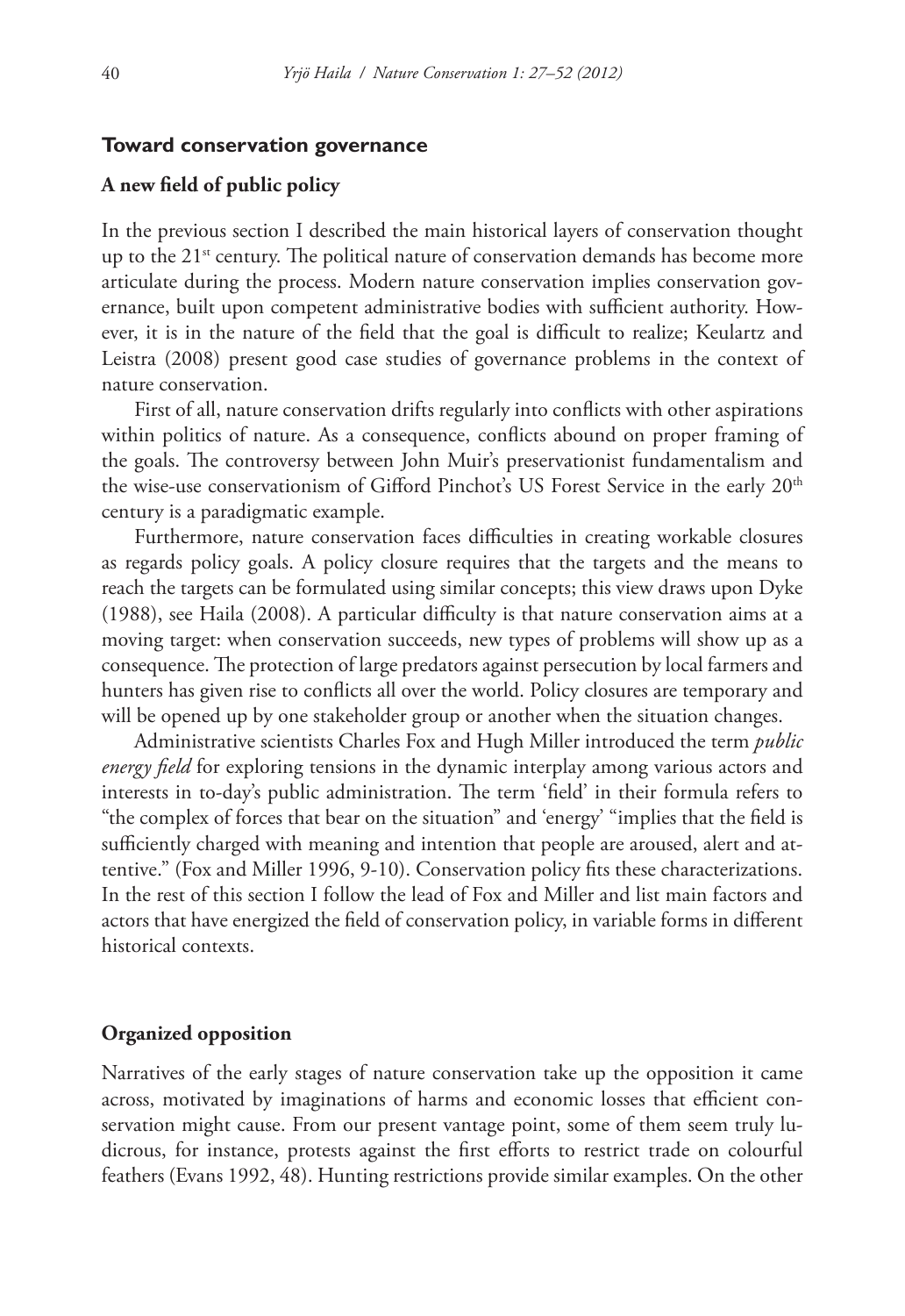hand, some of the protests against conservation lie on more credible grounds. A wellknown source of controversies has been the establishment of national parks, typically opposed by land owning classes.

Conservation controversies have become more intensive in the era of comprehensive conservation. The Habitats Directive has triggered conflicts all over Europe, both on local and national levels. Such conflicts are often understandable: comprehensive conservation intrudes in unexpected ways onto other domains of politics of nature such as local sustenance, productive practices and infrastructural development.

The specific forms of conflicts vary enormously from case to case, depending on socio-ecological particularities. Species that have got an emblematic status in different parts of Europe include the loggerhead sea turtle *Caretta caretta* (Greece), the European hamster *Cricetus cricetus* (Germany and France), and the flying squirrel *Pteromys volans* (Finland); Haila et al. (2007) analyze structural similarities between the conflicts around the turtle and the squirrel. Other famous cases include conflicts over the protection of species such as seals, the otter (*Lutra lutra*) and the great cormorant (*Phalacrocorax carbo*) which cause, either potentially or actually damages to coastal fishery and fish-farming (Varjopuro and Kettunen 2008; Rauschmayer and Behrens 2008). Sometimes, on the local scale, conservation may intervene also with culturally deeply entrenched subsistence practices. Theodossopoulos (2003) presents a culturally sensitive analysis of conflicts with local inhabitants that the protection of the loggerhead sea turtle has brought about on the island of Zakynthos, off the western coast of Greece.

## **Turf struggles**

As a newcomer in the sphere of public policy, nature conservation has intruded into the domains of established administrative sectors responsible for the exploitation of renewable resources, such as forestry, agriculture, range-land management and fisheries. The relative weight of different sectors naturally varies across countries depending on natural conditions and economic history. Professionalism among specialists within the sectors has fuelled the conflicts. Andrews (2006) gives an example: In the US the Progressivist era brought into existence a wide range of specialized agencies in charge of resource use, but in the 1940s and 1950s they were one after the other subjected to criticism for acting on behalf of narrow and particularistic interests instead of public good. Andrews (2006, 456 [fn 27]) lists the Tennessee Valley Authority, the Army Corps of Engineers, The Bureau of Land Management, the Soil Conservation Service, and the Forest Service, and gives references to primary sources.

Infrastructure projects such as road construction and waterway management have been important sources of turf conflicts. Some development projects, for instance the construction of new harbour facilities, are by their very nature targeted to potentially valuable sites; the extension of the harbour of Rotterdam into a Natura 2000 site is a recent example. Ministries responsible for trade, industry and energy are typically in key positions.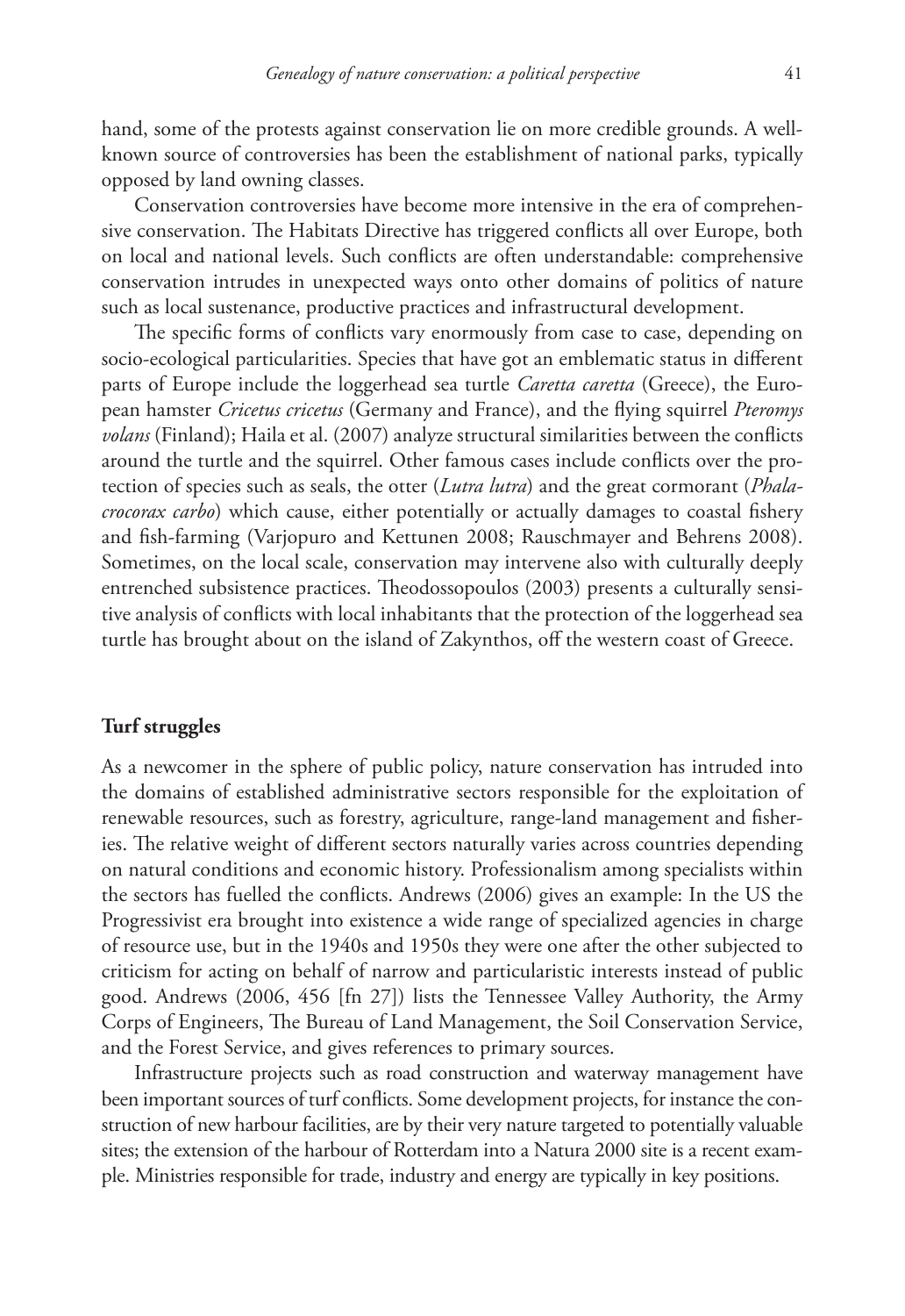### **Tensions between conservation and environmentalism**

Public initiatives in nature conservation were channelled into international organizations and associations in the course of the 20<sup>th</sup> century: International Council for Bird Preservation (ICBP; established 1922) and International Union for the Conservation of Nature (IUCN; established 1948) as well as NGOs such as World Wildlife Fund (WWF; established 1961) and Friends of the Earth (established in the US in 1969) have been increasingly visible on the international scene.

The new environmentalism of the last third of the 20<sup>th</sup> century did not originally provide unconditional support for older conservation movements; Hays (1998) and Jamison (2001) are good guides. Friction has been caused by deviating views concerning proper framing of the human environmental predicament. "New" environmentalists were originally suspicious of the "old" conservationists imprisoned in their socially and politically naïve – as it seemed – traditional associations. In the era of comprehensive conservation, however, the topology of the situation has been turned upside down. The protection of nature in the guise of halting the loss of biodiversity is nowadays viewed as one of the main global challenges, comparable to the prevention of climate change.

There has been oscillation between "crisis framing" and "control framing" as regards specific issues. Focused and well-defined environmental problems are amenable to a policy closure and, hence, control framing. On the other hand, crisis framing tends to dominate conservation thinking. Green parties have been major actors on the political scene of environmental concerns since the 1980s, but they have mainly had ambivalent relations with traditional conservation organizations. Green parties are vulnerable to maximalism in their goal-setting, driven by a perceived need to build up a sharp political profile.

#### **Who are the public?**

Promulgators of the cause of nature conservation have included from early on both special interests such as big game hunters and the public opinion at large. The role of the public, in the shape of actual movements, has varied and fluctuated in intensity. The constellation of the movement has varied as well, but some aspects are obvious. First of all, the environmental awakening of the 1960s-1970s brought about a confluence of an exceptionally broad range of movements and interests from different sectors of the civil society. As a demonstration, Andrews (2006, 225) gives an impressive list of organizations and groups that participated in the first Earth Day in the US on April 22, 1970. But such a broad constellation was a once-only phenomenon. Second, nature conservation has been propped up among the public at large by emblematic species such as whales and seals. Third, conservation associations and international NGOs have become increasingly professional, particularly in the context of international negotiations (Jamison 2001; Chatterjee and Finger 1994 report on lobbying at the Rio Conference, 1992).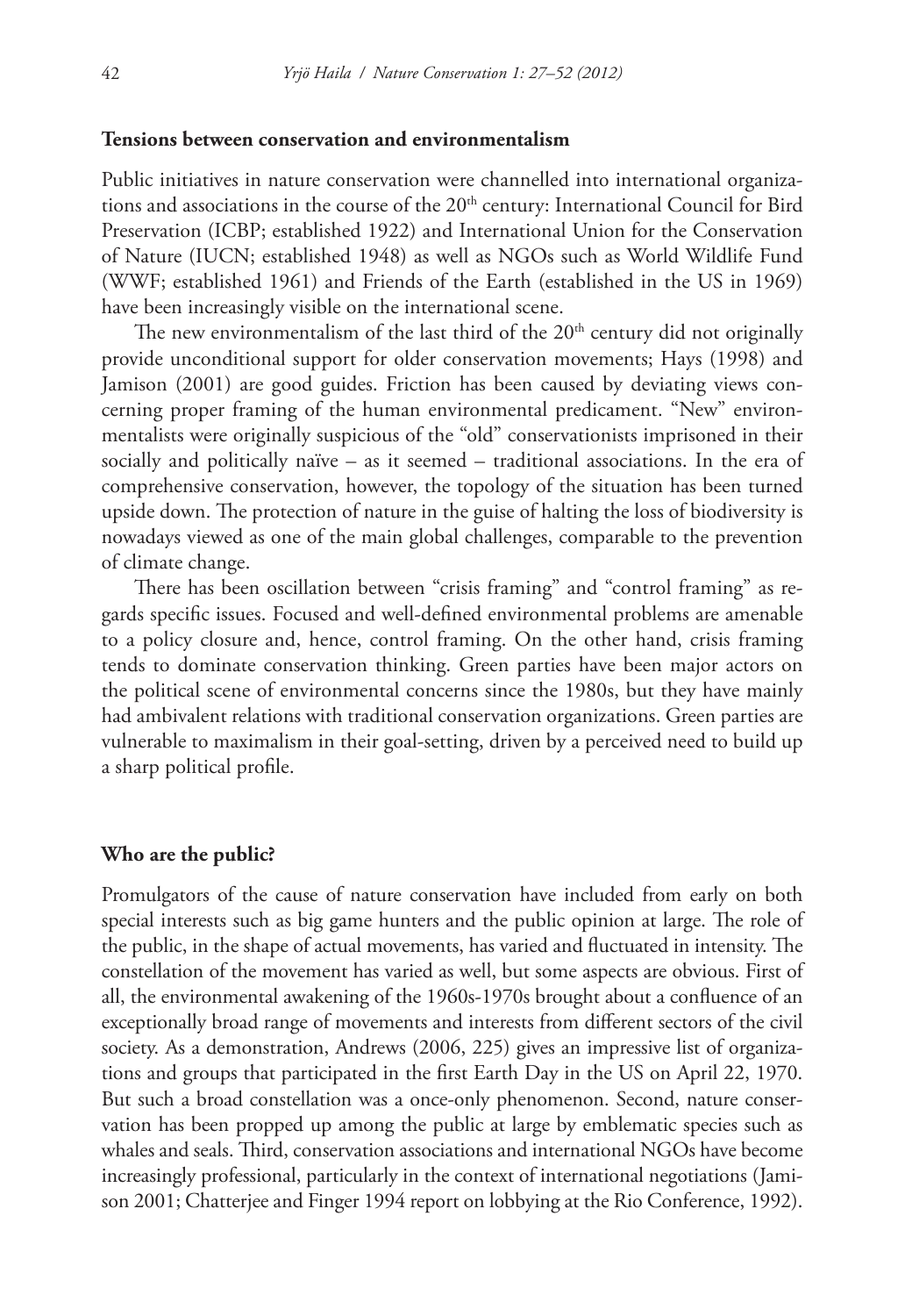Accusations thrown at conservationists about urbanized elitism abound, but the situation is far from one-dimensional. For instance, movements that defend oldgrowth forests in northern Finland have been supported by Sami reindeer herders: lichen growing in old forests is the main forage of their animals in the winter. Similar examples abound from all parts of the world. In other instances local populations have turned into supporting nature conservation demands for other kinds of reasons ranging from game management, gathering berries and mushrooms, and recreation. Local municipal politicians have commonly turned their stakes and started to support the establishment of national parks; this transition took place in Finland in the 1990s.

On the other hand, the era of comprehensive conservation has brought forth new challenges for the legitimacy of nature conservation among the public at large. Topdown initiatives, particularly the establishment of Natura 2000 protected areas have given rise to popular opposition in many member countries of the EU (examples in Keulartz and Leistra 2008). Engelen et al. (2008) note that the nature of legitimacy of conservation has changed, from substantive to procedural. Procedures of drawing up and implementing conservation plans matter more than before, and public participation is increasingly held necessary.

#### **Prospects: stabilization and ambivalence**

## **Politics easy, policy difficult**

Nature conservation is politicized on the ground, as the example of EU Habitats Directive shows. Problems arise because decisions regarded as technical on an upper administrative level have unexpected distributional consequences on the ground (Engelen et al. 2008). An analogous pattern is apparent on the global scale as well: it is possible these days to come to agreement about ambitious general declarations on biodiversity preservation, but efficient policy is an entirely different matter. The previous goal of halting the decline by 2010, and the new goal-setting agreed upon in Nagoya in 2011 as well as the 2020 program of the EU, published in 2011, serve as examples. The problem is that it is difficult to specify policies that could possibly halt the deterioration of biodiversity. There simply is no straightforward way of halting the expansion of the material basis of the current world society.

As a reflection of this state of affairs, gloomy assessments abound. A typical example is provided by the 20th anniversary issue of *Conservation Biology*: "(I)t is clear that although we may be winning a few battles, we are still loosing the war. With perhaps 20 years or so left to turn the tide, it is worth asking why." (Balmford and Cowling 2006).

In these terms, the task appears daunting. However, the dilemma can be opened up from a different angle; I follow political scientist Giandomenico Majone (1989). First of all, the rhetoric of battles and war has to go. Instead, a closer look is needed at the nature of the problems. Current conservation goals are built upon scientific arguments, but problems met in implementation touch upon political conflicts that cannot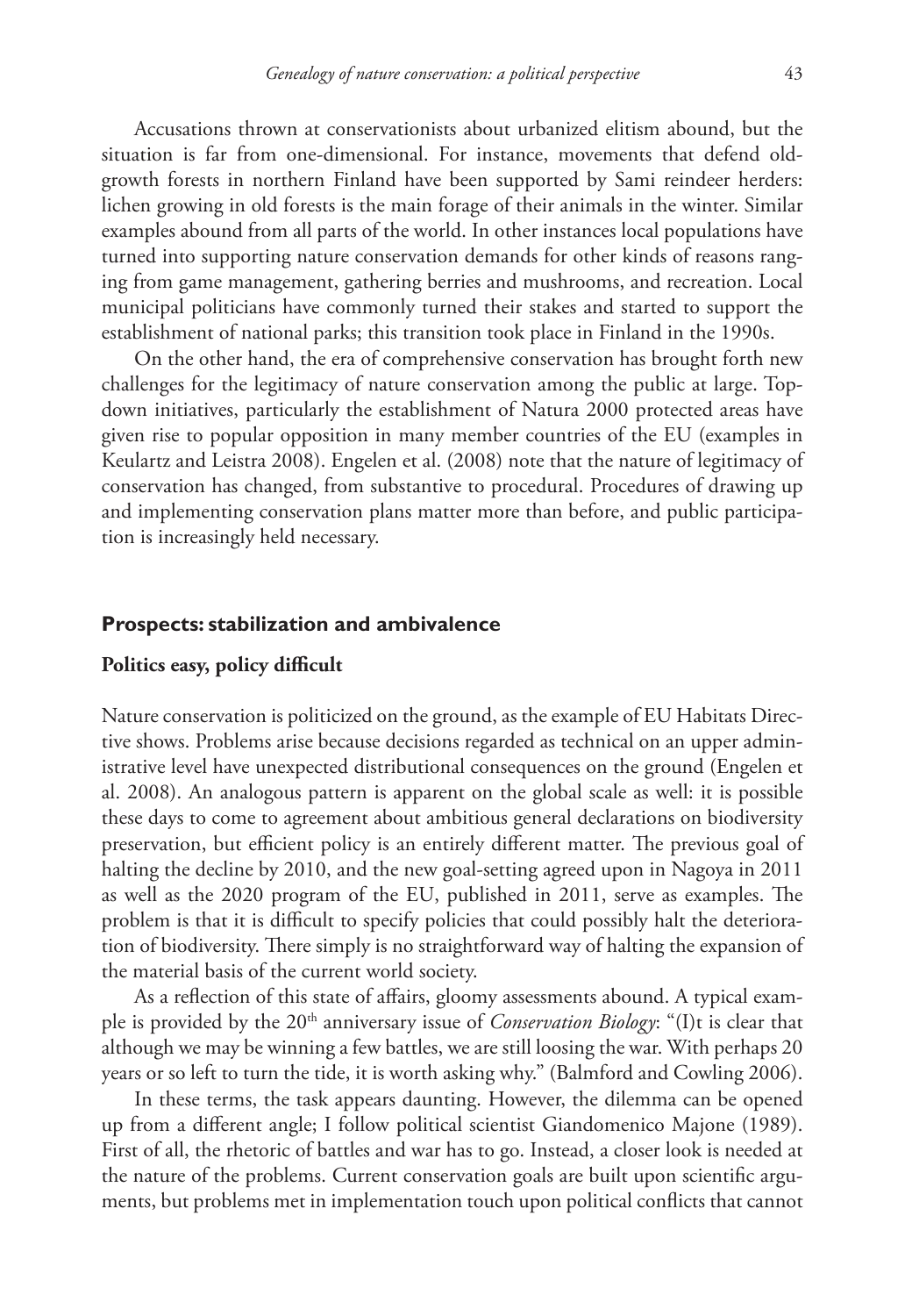be solved by science alone. Majone refers to the concept of 'trans-scientific issues' of Alvin Weinberg (1972), that is, "questions of fact that can be stated in the language of science but are, in principle or in practice, unanswerable by science." (Majone 1989, 3). Silvio Funtowicz and Jerome Ravetz have carried further this line of thinking with their notion of 'post-normal science' (Funtowicz and Ravetz 1990), but there is no space to go deeper into their approach.

Feasibility analysis is the first step recommended by Majone. "(I)t is often more fruitful to ask what cannot be done and why, rather than what can be done" (p. 71). Feasibility analysis involves charting the constraints and impossibilities that restrict the space of action in a given field. It is not difficult to identify constraints faced by nature conservation: the long temporal horizon required for achieving changes in infrastructure and people's ways of life; sustenance necessities of local populations; conflicts with other fields of politics of nature; and so on.

The next step is to scrutinize the constraints to widen the action space of conservationists. Majone supports what he calls "the theorem of the second-best" (Majone 1989, 77): "(I)f suboptimal or second-best solutions are the only feasible ones, then it follows that feasibility, rather than optimality, should be the main concern of policy analysts, and that they should be as occupied with political and institutional constraints as with technical and economic limitations." The implementation of secondbest solutions opens up a new round of exploring constraints and finding ways to modify them (p. 87): "The iterative process of discovering constraints and modifying goals or strategies accordingly is the essence of policy implementation."

As Majone emphasizes, developing good arguments and testing the arguments through practical experience is a precondition of any progress. Setting goals and constructing instruments for reaching the goals is a dialectic process; and the realism of the goals is essential from the processual point of view. I leave the last word in this context to Majone (1989, 69): "To try to do something that is inherently impossible is, to borrow from Oakshott, always a corrupting exercise."

### **Normative background versus evidence**

The significance of economic and socio-cultural constraints in nature conservation brings into the open a major ambivalence concerning science: Science aims at analytic generalizations but actual conservation problems are contextual and change shape when situations change. This dilemma is at the background of the strained relationship of ecologists to environmental problems. Early on, ecologists were commonly enthusiastic about the ability of their science to address environmental problems, but they got disillusioned. Eugene P. Odum's widely read 1950s textbook *Fundamentals of Ecology* was a good demonstration of the optimism. McIntosh (1985) comments upon the disillusionment in his US-centred history of modern ecology; Boucher (1998) presents a personal narrative.

The relationship is strained at present, too. Kinchy and Kleinman (2003) conducted interviews with 18 prominent members of the Ecological Society of America and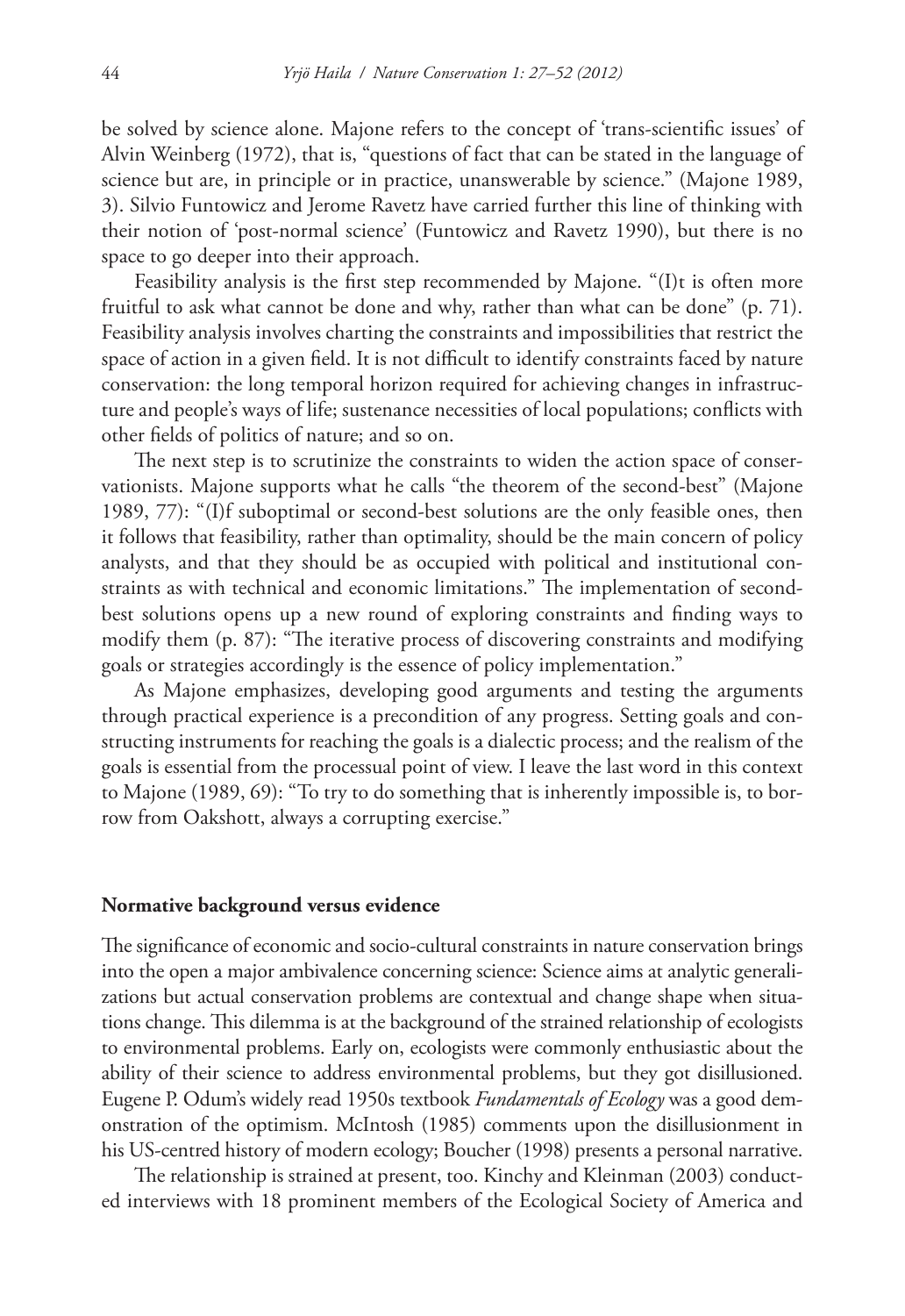concluded that ecologists tend to maintain a boundary between science and politics because of a perceived necessity to guard the independence of their science.

The dilemma is made more serious by the all-encompassing nature of the concepts of biodiversity and ecosystem services. Biodiversity is a concept very few people can comprehend; also biologists are confused, as testified by the interviews conducted by David Takacs (1996). One of the main promulgators of the concept, Edward O. Wilson has remarked that "biodiversity is, in a sense, everything." (Wilson 1997, 1). This is a singularly unhelpful remark: how do you protect "everything" to begin with.

My view has been for some time that all-encompassing goal setting in nature conservation is counterproductive. There is no closure, and no reliable metrics. The ideal turns upon itself, as it were. If reliable reference points in external reality are missing, conservation thinking becomes self-referential.

Of course we humans need to care for nature on her own terms, and of course we need standards. However, it is not "pristine" or "untouched" nature that we can resort to for deriving standards. We have to focus on nature on which our existence on the Earth depends: the second nature that we have modified to be as benign to us as ever possible. Our only reasonable hope is in creating a mutualistic relationship between ourselves and the rest of nature. Mutualism is interdependence: the nature we depend on depends on our care and stewardship (Haila 2009). In general terms, we might promote 'harmony' as a normative standard (Haila and Dyke 2006), but what harmony means in specific situations requires close scrutiny. It is precisely at this point that moralistic purism turns harmful.

Being hooked on all-encompassing conservation norms creates another misperception: everything that people do starts to look as a threat to the rest of nature. Instead, we need a more precise imagery of such factors that bring about biodiversity loss. An ultimate paradox of biodiversity is that strictly speaking, there is no need to know it. What we need to understand is, what processes in nature support the functionality and diversity of living systems. And more importantly: Which of our actions are most harmful, and which are benign?

The standards we adopt need to be congruent with knowledge of how nature changes. In nature conservation this could be achieved by adopting a dynamic perspective; I have previously used the label *dynamic conservation* for efforts to get humaninduced change in the environment to parallel with natural dynamics that take place without human influence (Haila et al. 2007, Haila 2007). Rauschmayer and Behrens (2008) characterize such a perspective as a shift from species protection to species management.

#### **Framing, reframing, and reframing!**

Richard Andrews (2006) opens his history of American environmental policy with the sentence: "Every society develops particular patterns of relationships between its members and their natural environment." This, no doubt, is a historical fact and close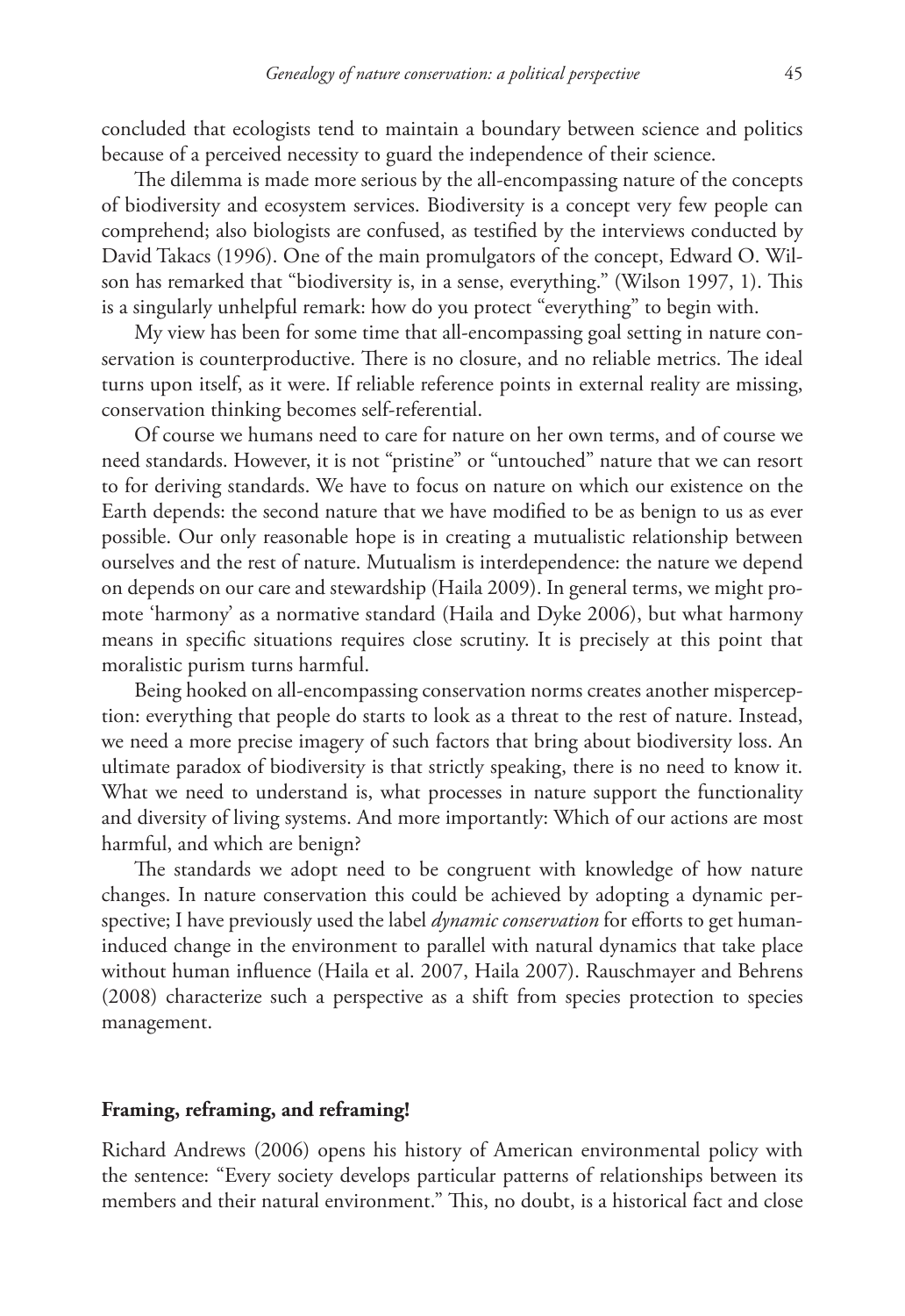to what I have called politics of nature. One could further argue that any society that approaches the limits of its own subsistence base has had to develop methods of taking care of critical aspects of the environment, one way or another. This arguably is a historical fact, too, although, of course, expansion and plunder have been prevalent ways of dealing with local environmental shortages in the past; Barbier (2011) is a good guide to this unpleasant and abhorrent legacy.

 There are no ready-made answers as to how critical elements and processes in the environment should and could be protected. The task has to be viewed within a proper framing in each case separately. Large-scale tensions about politics of nature are constantly constraining the range of available alternatives. The constraints are serious, to say the least. It is largely an open question whether a sustainable future is feasible at all, when considering the projection of human population size and the necessity to improve the lot of the poor. There are no magic bullets for matching conservation goals with such Protean tasks.

Perhaps a wise rule in the sphere of politics would be: Instead of composing overambitious declarations, identify real crimes and do something to prevent them. Contextual specifications help. We are well aware of practices in forestry, agriculture, fisheries and so forth that bring about threats of immediate eco-social collapse: Why not address them, to begin with?

A major task is framing and reframing conservation issues in such a way that conservation policy be brought into a positive resonance with other human endeavours – and thus open up chances to change those endeavours. In this sense, the visionary goals formulated by the romantic movement from European path-breakers to North American transcendentalists are continuously valuable, no matter how utopian they perhaps seem. The "wild" in Thoreau is my personal favourite (see Bennett 1994, Haila 1997).

From this perspective, the symbolic weight of conservation issues is good news. The possibility of companionship in local contexts is an interesting perspective: a rare species or a specific natural area can become a matter of pride for a particular local community. But for this to happen, people need to get into touch with those creatures and areas. The closer to habitation a protected natural area is, the fewer "no trespassing" signs there ought to be.

## **The big picture**

The social praxis of nature conservation is heterogeneous – in agreement, in fact, with the heterogeneity of the historical heritage. Several conclusions follow from this fact.

First of all, a vision of nature conservation as a "pure-bred" activity is misplaced. Nature conservation has to open up space for itself within the framework of politics of nature. This cannot happen through an oppositional stance toward everything else. Conservationists have to get involved with economic and socio-cultural endeavours mingled together with nature conservation in conflicts and struggles over politics of nature.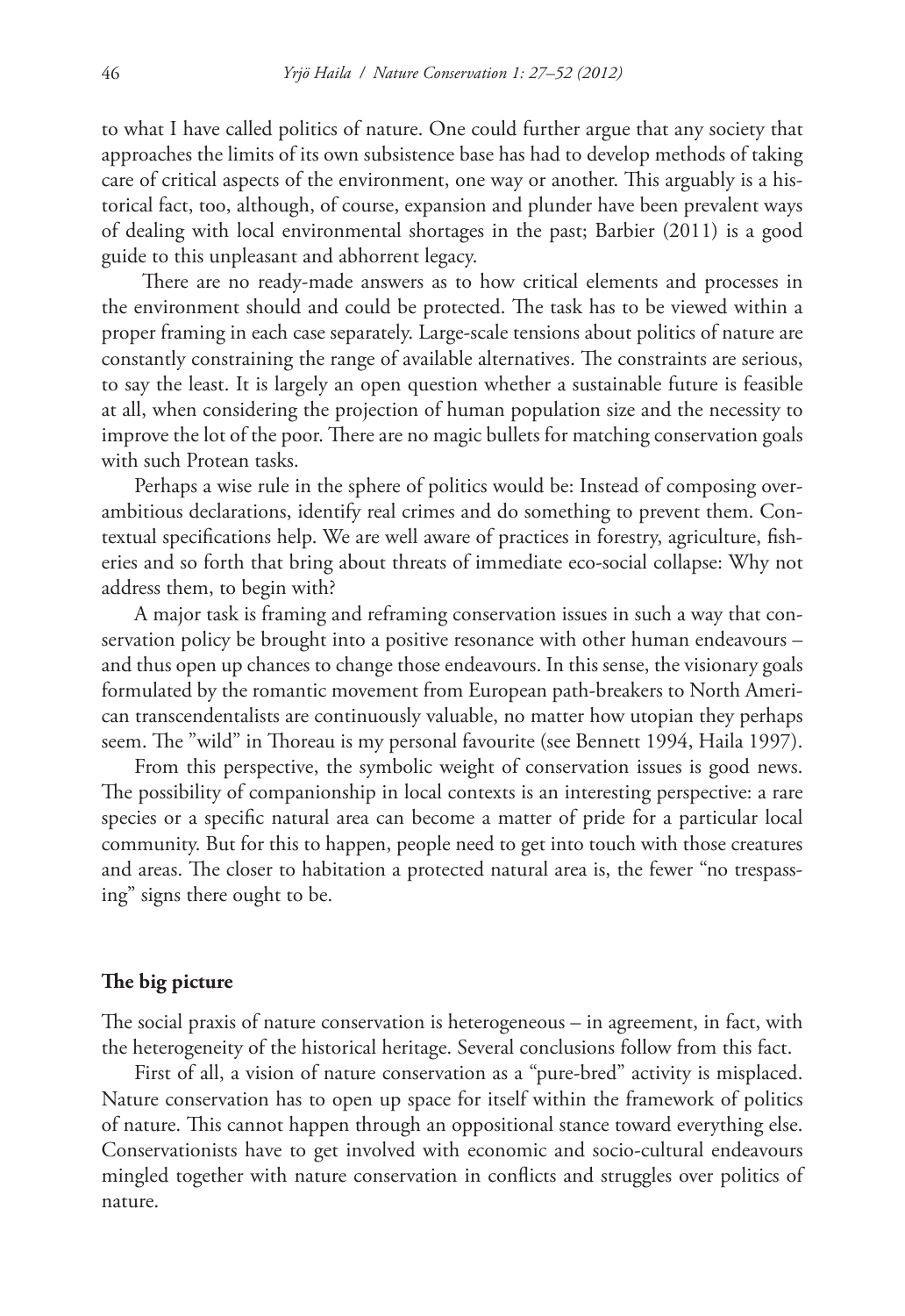Let's be honest about the ecological predicament of the current world society: It is simply impossible that damage to ecological systems of the Earth could be completely avoided. We can only hope that the damage will not turn out to be fatal for the continued existence of human societies. This situation induces serious uncertainties and dilemmas into the specification of conservation goals. One set of uncertainties pertains to inconsistencies between normative goals and research practice, as I already noted above. Another set of uncertainties arises when the significance of specific conservation losses has to be evaluated.

It is useful to draw a conceptual distinction between 'risk' and 'uncertainty': the probability of a risk can be quantitatively calculated whereas the degree of uncertainty cannot be. Maclaurin and Sterelny (2008) note that in general, the probability of specific losses can be assessed quite reliably but evaluating the consequences of specific losses is much more difficult. They suggest (p. 171) that option value be used as an evaluative perspective, as follows: "It is one thing to suppose that endangered species and rare ecosystems have option value; it is quite another to show that they will typically have sufficient option value to make them worth a major conservation effort."

I agree: It is reasonable to evaluate the worth of particular elements of biodiversity within a broad range of option values instead of resorting to strictly ecological considerations and calculations. This suggestion may seem like blurring specific concerns into an impenetrable tangle of economic, political, social and cultural controversies, but this is not the case. Rather, the perspective of option value opens up a pragmatic pathway. As political, social and cultural aspects are critical for the success of nature conservation in any case, it is best to take them into account from early on. It is then possible to specify the foci of particular goals in such a way that mutually exclusive alternatives become explicit. When specific alternatives are weighed against one another, their different implications as regards the future can be made explicit, too. Developing argumentation opens space for social and political learning.

The challenge for conservationists is to increase the action space of nature conservation, against odds that often seem insurmountable. The action space is heterogeneous. This is good news: heterogeneity makes possible that unexpected alliances take shape. Following Dyke (1993), we can explore the heterogeneity of the action space by a procedure including two steps. The first step is to identify the main dimensions of the space. I suggest, preliminarily, that these number four: [1] conservation science, [2] conservation governance, [3] civic action, and [4] conservation ethos. Quite obviously, each one of these corresponds to a semi-independent field of expertise and action.

The second step is to chart critical interactions between these specialized fields. Fruitful ambiguities are located at sites of intensive interactions. A rough criterion for identifying fruitful ambiguities is offered by the notion of contrast space (Garfinkel 1981; see Dyke 1988, 1993). A contrast space is a device for making basic background alternatives visible. I summarize this idea by taking up four key notions that imply ambiguities as regards an appropriate background:

[1] *Evidence* pertains to the credibility of scientific claims, but credibility can be assessed against alternative grounds.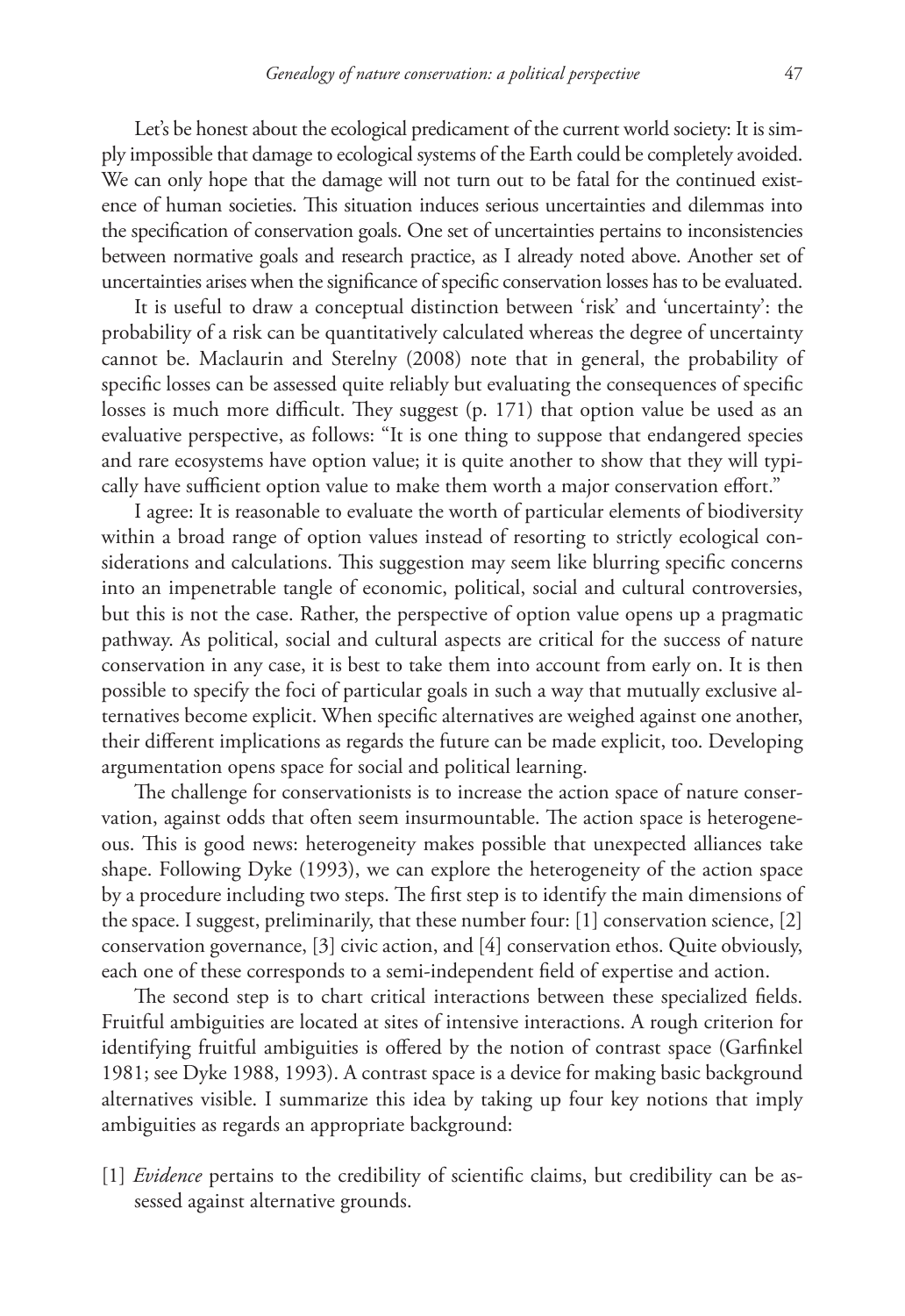- [2] *Feasibility* pertains to the identification and evaluation of institutional constraints, but real and imagined constraints are blurred together.
- [3] *Popular support* pertains to the degree to which the aspirations and interests of ordinary people have to be taken into account, but distinguishing real aspirations and interests from pretensions is ambiguous.
- [4] *No-compromise goal-setting* pertains to such specific goals that conservationists have to stick to no matter what, but there is no sharp edge between valid knowledge claims and fundamentalist convictions.

In the worst case the kind of ambiguities listed above would be paralyzing. Paralysis is by no means necessary, however. In the course of clarifying alternative grounds for evaluation and assessment, and arguing about the respective merits of the alternatives, better arguments may win.

## **Acknowledgements**

The writing of the paper was made possible by a grant form the Academy of Finland (136661). Chuck Dyke checked a completed draft and made many useful comments. The paper profited greatly from the comments of two reviewers.

## **References**

Adams WH (1996) Future nature. A vision for conservation. Earthscan, London.

Adams WH (2004) Against extinction. The story of conservation. Earthscan, London.

- Adams WH, Mulligan M (2003) Decolonizing nature. Strategies for conservation in a postcolonial era. Earthscan, London.
- Andrews RNL (2006) Managing the environment, managing ourselves. A history of American environmental policy. Yale University Press, New Haven.
- Balmford A, Cowing RM (2006) Fusion or failure? The future of conservation biology. Conservation Biology 20: 692–695. [doi: 10.1111/j.1523-1739.2006.00434.x](http://dx.doi.org/10.1111/j.1523-1739.2006.00434.x)
- Barbier EB (2011) Scarcity and Frontiers. How economics have developed through natural resource exploitation. Cambridge University Press, Cambridge.
- Barnes B (1983) Social life as bootstrapped induction. Sociology 17: 524–45. [doi:](http://dx.doi.org/10.1177/0038038583017004004) [10.1177/0038038583017004004](http://dx.doi.org/10.1177/0038038583017004004)
- Barnes B (1988) The nature of power. Polity Press, Oxford.
- Bennett J (1994) Thoreau's nature: ethics, politics, and the wild. Sage, London.
- Blackbourn D (2006) The conquest of nature. Water, landscape and the making of modern Germany. Jonathan Cape, London.
- Boucher DH (1998) Newtonian ecology and beyond. Science as Culture 7: 493–517. [doi:](http://dx.doi.org/10.1080/09505439809526523) [10.1080/09505439809526523](http://dx.doi.org/10.1080/09505439809526523)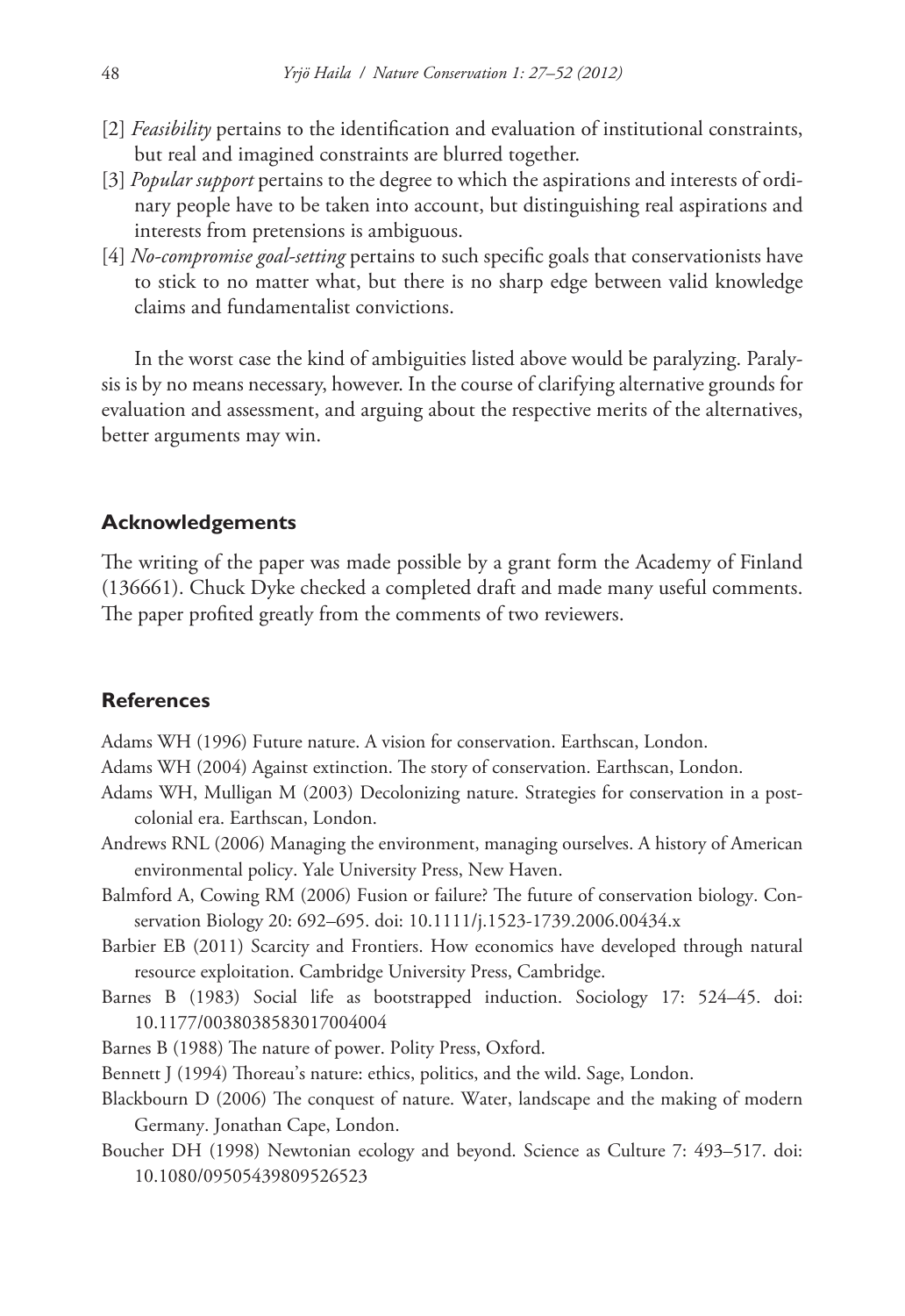- Chandler J, Davidson AI, Harootunian H (1995) Questions of evidence. Proof, practice, and persuasion across the disciplines. Chicago University Press, Chicago.
- Chatterjee P, Finger M (1994) The earth brokers. Power, politics and world development. Routledge, London.
- Crosby AW (1986) Ecological imperialism: The ecological expansion of Europe 1600–1900. Cambridge University Press, Cambridge.
- Drouin J-M, Bensaude-Vincent B (1996) Nature for all people. In: Jardine N, Secord JA, Spary EC (Eds) Cultures of natural history. Cambridge University Press, Cambridge, 408–425.
- Dyke C (1988) The evolutionary dynamics of complex systems. A study in biosocial complexity. Oxford University Press, New York.
- Dyke C (1993) Extralogical excavations. Philosophy in the age of shovelry. In: Caputo J, Yount M (Eds) Foucault and the Critique of Institutions. Pennsylvania State University Press, Philadephia: 102–126.
- Dyke C (1997) The heuristics of ecological interactions. Advances in Human Ecology 6: 49–74.
- Dyke C (1999) Bourdieuean dynamics: the American middle-class self-constructs. In: Shusterman R (Ed) Bourdieu. A critical reader. Blackwell, New York, 192–213.
- Emerson RW (1965) [1884] Essays, representative men etc., and poems, selected and arranged by GF Maine. Collins, London and Glasgow.
- Engelen E, Keulartz J, Leistra G (2008) European nature conservation policy making. In: Keulartz J, Leistra G (Eds) Legitimacy in European nature conservation policy. Case studies on multilevel governance. Springer, New York, 3–21. [doi: 10.1007/978-1-4020-6510-1\\_1](http://dx.doi.org/10.1007/978-1-4020-6510-1_1)
- Evans D (1992) A History of nature conservation in Britain. Routledge, London. [doi:](http://dx.doi.org/10.4324/9780203440032) [10.4324/9780203440032](http://dx.doi.org/10.4324/9780203440032)
- Fox RF (1988) Energy and the evolution of life. WH Freeman, New York.
- Fox CJ, Miller HT (1996) Postmodern public administration. Toward Discourse. Sage, Thousand Oaks, CA.
- Funtowicz S, Ravetz J (1990) Uncertainty and quality in science for policy. Kluwer, Dordrecht. [doi: 10.1007/978-94-009-0621-1](http://dx.doi.org/10.1007/978-94-009-0621-1)
- Garfinkel A (1981) Forms of explanation. Rethinking the questions in social theory. Yale University Press, New Haven.
- Glacken C (1967) Traces on the Rhodian shore, nature and culture in Western thought from ancient times to the end of the eighteenth century. University of California Press, Berkeley and Los Angeles.
- Grove RH (1997) Ecology, climate and empire. Colonialism and global environmental history, 1400–1940. The White Horse Press, Cambridge.
- Hacking I (1975) The emergence of probability: A philosophical study of early ideas about probability, induction and statistical inference. Cambridge University Press, Cambridge.
- Hacking I (1992) The self-vindication of the laboratory sciences. In: Pickering A (Ed) Science as practice and culture. The University of Chicago Press, Chicago, 29–64.
- Hacking I (2002) Historical ontology. Harvard University Press, Cambridge, MA.
- Haila Y (1992) Measuring nature quantitative data in field biology. In: Clarke AE, Fujimura JH (Eds) The right tools for the job: At work in twentieth-century life sciences. Princeton University Press, Princeton, NJ, 233–253.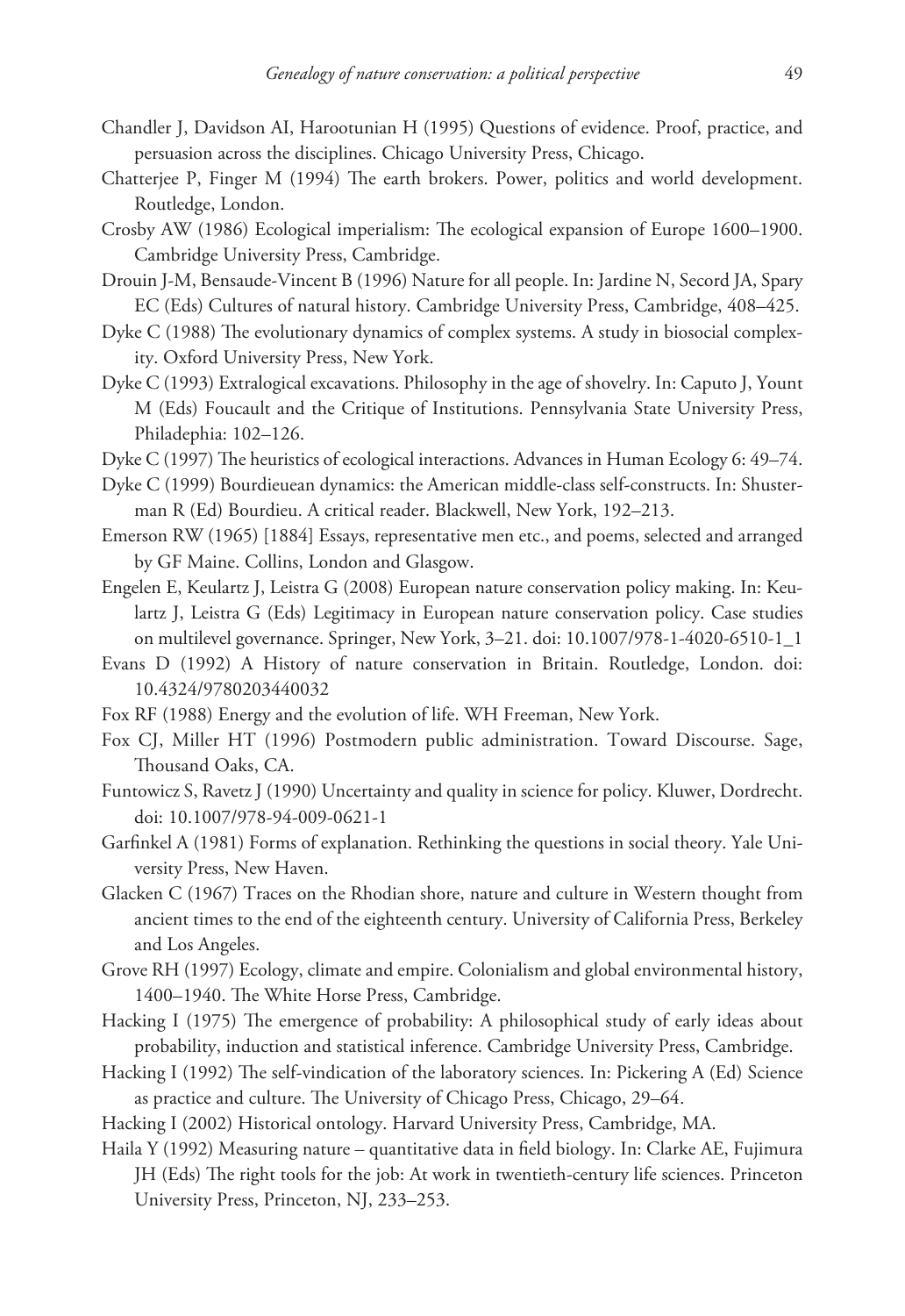- Haila Y (1997) 'Wilderness' and the multiple layers of environmental thought. Environment and History 3: 129–147. [doi: 10.3197/096734097779555935](http://dx.doi.org/10.3197/096734097779555935)
- Haila Y (1998) Political undercurrents of modern ecology. Science as Culture 7: 465–491. [doi:](http://dx.doi.org/10.1080/09505439809526522) [10.1080/09505439809526522](http://dx.doi.org/10.1080/09505439809526522)
- Haila Y (2002) A conceptual genealogy of fragmentation research: from island biogeography to landscape ecology. Ecological Applications 12: 321–34.
- Haila Y (2004) Making the biodiversity crisis tractable. A process perspective. In: Oksanen M, Pietarinen J (Eds) Philosophy and Biodiversity. Cambridge University Press, Cambridge, 54–82. [doi: 10.1017/CBO9780511498527.003](http://dx.doi.org/10.1017/CBO9780511498527.003)
- Haila Y (2007) Enacting landscape design: from specific cases to general principles. In: Lindenmayer D, Hobbs R (Eds) Managing and designing landscapes for conservation: Moving from perspectives to principles. Blackwell, New York. [doi: 10.1002/9780470692400.ch3](http://dx.doi.org/10.1002/9780470692400.ch3)
- Haila Y (2008) Unity versus disunity of environmental governance in the Baltic Sea Region. In: Joas M, Jahn D, Kern K (Eds) Governing a common sea. Environmental politics in the Baltic Sea region. Earthscan, London, 193–212.
- Haila Y (2009) The mutual interdependence of humanity and the rest of nature In: Perkiö M (Ed) Perspectives to global social development. Tampere University Press, Tampere, 165–176.
- Haila Y (2011) Border zones of ecology and the applied sciences. In: Schwartz A, Jax K (Eds) Ecology revisited. Reflecting on concepts, advacing science. Springer, Dordrecht, 369–383.
- Haila Y, Dyke C (2006) How nature speaks. The dynamics of the human ecological condition. Duke University Press, Durham, NC.
- Haila Y, Kousis M, Jokinen A, Nygren N, Psarikidou K (2007) Building trust through public participation: Learning from conflicts over the implementation of the Habitats Directive. Participatory governance and institutional innovation (PAGANINI). 6th EU Framework Programme for Research and Technology. Work package 4, final report 2007. [http://](http://www.paganini-project.net) [www.paganini-project.net](http://www.paganini-project.net)
- Hajer M, Wagenaar, H (2003) Deliberative policy analysis: understanding governance in the network society. Cambridge University Press, Cambridge.
- Hard G (2011) Geography as ecology. In: Schwartz A, Jax K (Eds) Ecology revisited. Reflecting on concepts, advacing science. Springer, Dordrecht: 351–368.
- Hays SP (1969) Conservation and the gospel of efficiency. Atheneum, New York.
- Hays SP (1998) Explorations in environmental history. University of Pittsburgh Press, Pittsburgh, Pa.
- Holdgate M (1999) The green web. A union for world conservation. Earthscan, London.
- Jamison A (2001) The making of green knowledge. Environmental politics and cultural transformation. Cambridge University Press, Cambridge. [doi: 10.1017/CBO9780511489143](http://dx.doi.org/10.1017/CBO9780511489143)
- Judd RW (1997) Common lands, common people. The origins of conservation in northern New England. Harvard University Press, Cambridge, MA.
- Judd RW (2004) George Perkins Marh: The times and their man. Environment and History 10: 169–190. [doi: 10.3197/0967340041159821](http://dx.doi.org/10.3197/0967340041159821)
- Keiter RB (2003) Keeping faith with nature: Ecosystems, democracy, and America's public lands. Yale University Press, New Haven.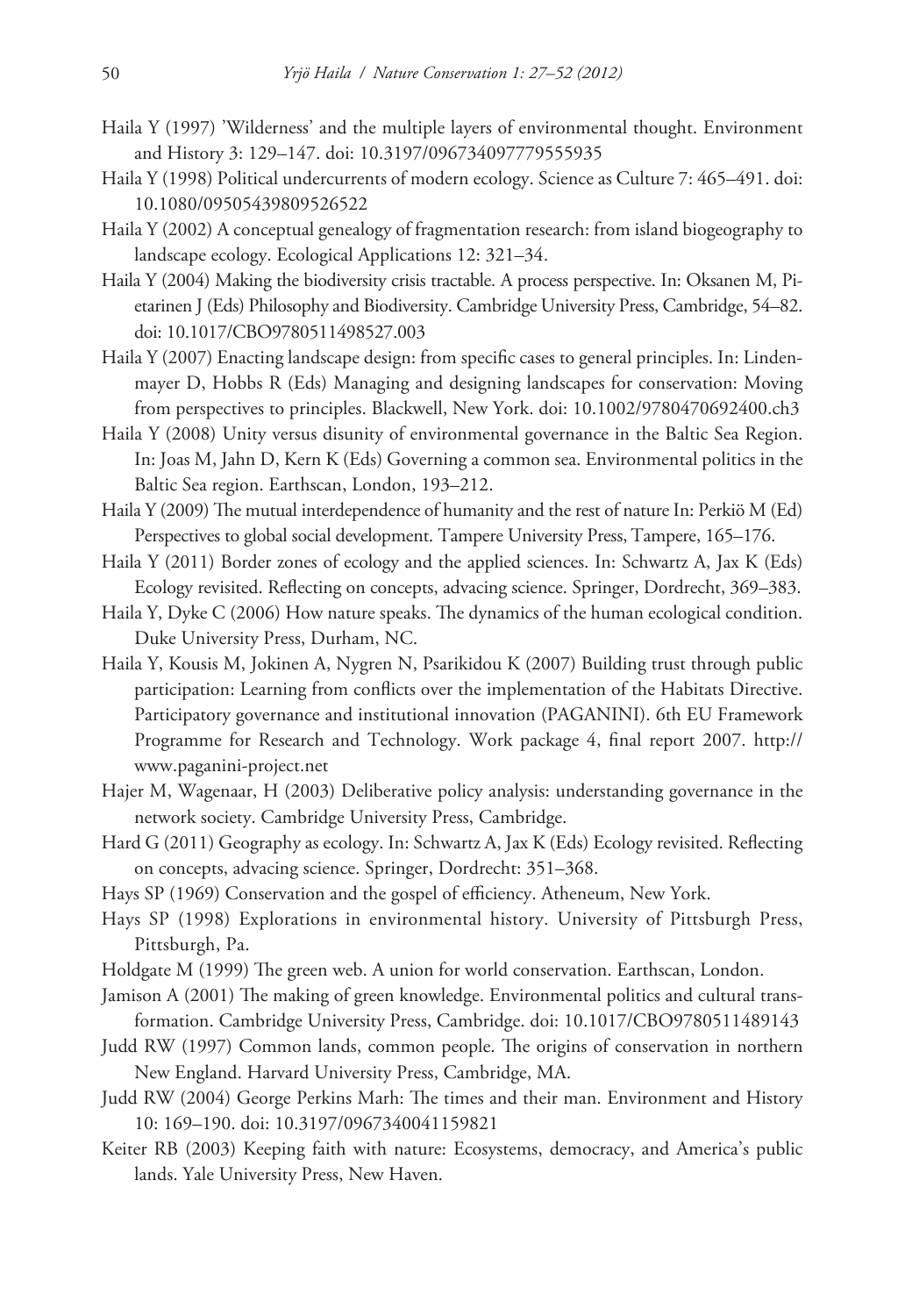- Keulartz J, Leistra G (2008) Legitimacy in European nature conservation policy. Case studies on multilevel governance. Springer, New York.
- Kinchy AJ, Kleinman DL (2003) Organizing credibility: Discursive and organizational orthodoxy on the borders of ecology and politics. Social Studies of Science 33: 869–896. [doi:](http://dx.doi.org/10.1177/0306312703336003) [10.1177/0306312703336003](http://dx.doi.org/10.1177/0306312703336003)
- Latour B (2004) Politics of nature. How to bring the science into democracy? Harvard University Press, Cambridge, MA.
- Lindenmayer D, Fisher F (2006) Habitat fragmentation and landscape change. An ecological and conservation synthesis. Island Press, Washington, DC.
- Lindenmayer D, Hobbs R (2007) Managing and designing landscapes for conservation. Moving from perspectives to principles. Blackwell, Malden, MA.
- Lenton T, Watson A (2010) Revolutions that made the earth. Oxford University Press, Oxford.
- Lotka AJ (1924) Elements of physical biology (Republished as Elements of mathematical biology). Dover, New York.
- MacArthur RH, Wilson EO (1967) The theory of island biogeography. Princeton University Press, Princeton, NJ.
- Mace GM (1995) Classification of threatened species and its role in conservation planning. In: Lawton JH, May RM (Eds) Extinction rates. Oxford University Press, Oxford, 197–213.
- Maclaurin J, Sterelny, K (2008) What is biodiversity? Chicago University Press, Chicago.
- Majone G (1989) Evidence, argument, and persuasion in the policy process. Yale University Press, New Haven.
- Mayr E (1982) The growth of biological thought. Belknap Press, Cambridge, MA.
- McIntosh RP (1985) The background of ecology: concept and theory. Cambridge University Press, Cambridge.
- Meine C, Soulé M, Noss RF (2006) "A mission-driven discipline": the growth of conservation biology. Conservation Biology 20: 631–651.
- Nash R (1967) Wilderness and the American mind. Yale University Press, New Haven.
- Odum EP (1989) Ecology and our endangered life-support system. Sinauer, Sunderland, MA.
- Preston FW (1962) The canonica distribution of commonness and rarity. Part I. Ecology 43: 185–215. [doi: 10.2307/1933371](http://dx.doi.org/10.2307/1933371)
- Preston FW (1962) The canonica distribution of commonness and rarity. Part II. Ecology 43: 410–432. [doi: 10.2307/1933371](http://dx.doi.org/10.2307/1933371)
- Rauschmayer F, Behrens V (2008) Legitimacy of species management. In: Keulartz J, Leistra G (Eds) Legitimacy in European nature conservation policy. Case studies on multilevel governance. Springer, New York, 55–74. [doi: 10.1007/978-1-4020-6510-1\\_4](http://dx.doi.org/10.1007/978-1-4020-6510-1_4)
- Rykwert J (1980) The first moderns. The architects of the eighteenth century. MIT Press, Cambridge, MA.
- Schaffer S (1995) Self evidence. In: Chandler J, Davidson AI, Harootunian H (Eds) Questions of evidence. Proof, practice, and persuasion across the disciplines. Chicago University Press: 56–91.
- Schama S (1988) The embarrasment of riches: an interpretation of Dutch culture in the Golde Age. Fontana Press, London.